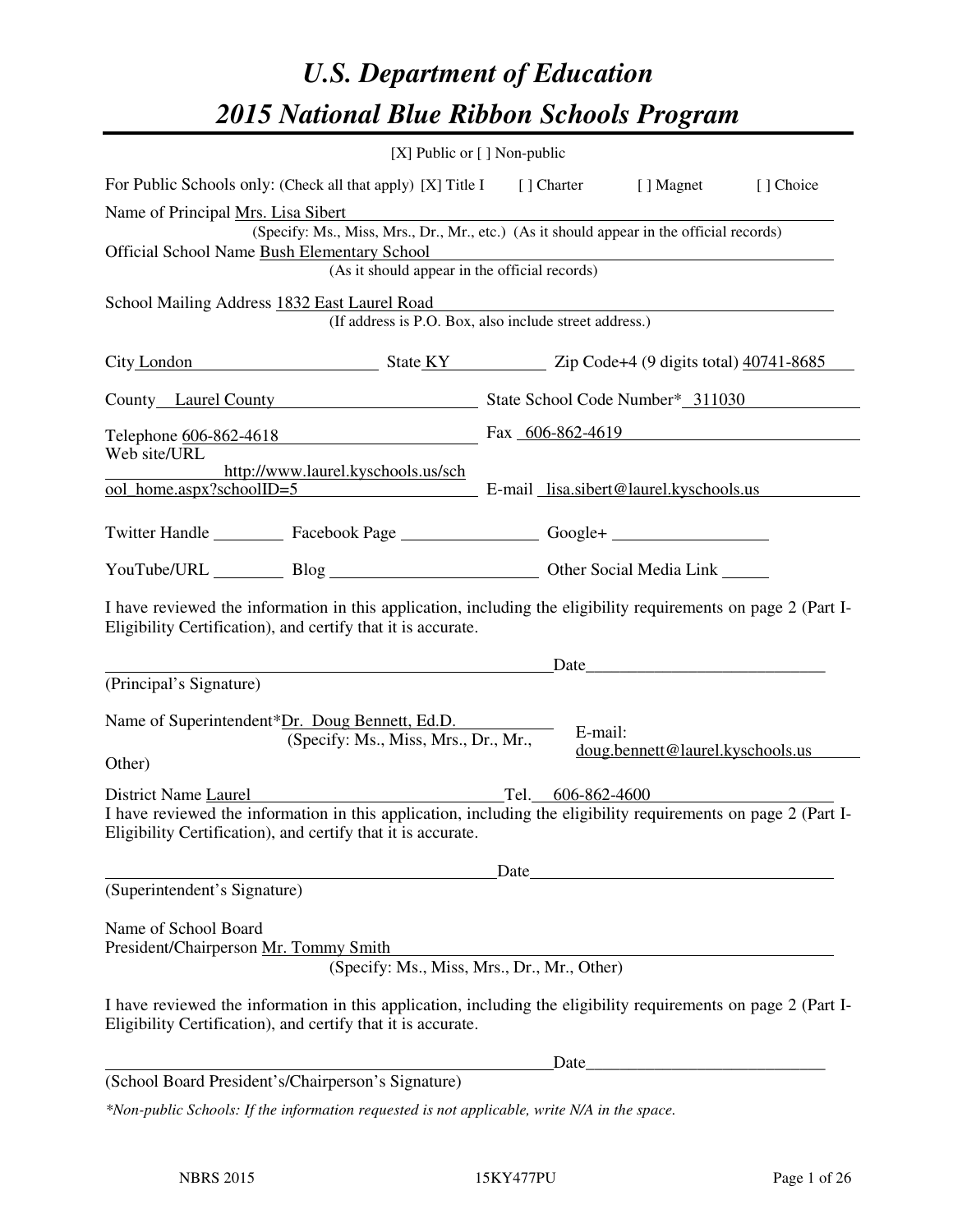#### **Include this page in the school's application as page 2.**

The signatures on the first page of this application (cover page) certify that each of the statements below, concerning the school's eligibility and compliance with U.S. Department of Education and National Blue Ribbon Schools requirements, are true and correct.

- 1. The school configuration includes one or more of grades K-12. (Schools on the same campus with one principal, even a K-12 school, must apply as an entire school.)
- 2. The school has made its Annual Measurable Objectives (AMOs) or Adequate Yearly Progress (AYP) each year for the past two years and has not been identified by the state as "persistently dangerous" within the last two years.
- 3. To meet final eligibility, a public school must meet the state's AMOs or AYP requirements in the 2014-2015 school year and be certified by the state representative. Any status appeals must be resolved at least two weeks before the awards ceremony for the school to receive the award.
- 4. If the school includes grades 7 or higher, the school must have foreign language as a part of its curriculum.
- 5. The school has been in existence for five full years, that is, from at least September 2009 and each tested grade must have been part of the school for the past three years.
- 6. The nominated school has not received the National Blue Ribbon Schools award in the past five years: 2010, 2011, 2012, 2013, or 2014.
- 7. The nominated school has no history of testing irregularities, nor have charges of irregularities been brought against the school at the time of nomination. The U.S. Department of Education reserves the right to disqualify a school's application and/or rescind a school's award if irregularities are later discovered and proven by the state.
- 8. The nominated school or district is not refusing Office of Civil Rights (OCR) access to information necessary to investigate a civil rights complaint or to conduct a district-wide compliance review.
- 9. The OCR has not issued a violation letter of findings to the school district concluding that the nominated school or the district as a whole has violated one or more of the civil rights statutes. A violation letter of findings will not be considered outstanding if OCR has accepted a corrective action plan from the district to remedy the violation.
- 10. The U.S. Department of Justice does not have a pending suit alleging that the nominated school or the school district as a whole has violated one or more of the civil rights statutes or the Constitution's equal protection clause.
- 11. There are no findings of violations of the Individuals with Disabilities Education Act in a U.S. Department of Education monitoring report that apply to the school or school district in question; or if there are such findings, the state or district has corrected, or agreed to correct, the findings.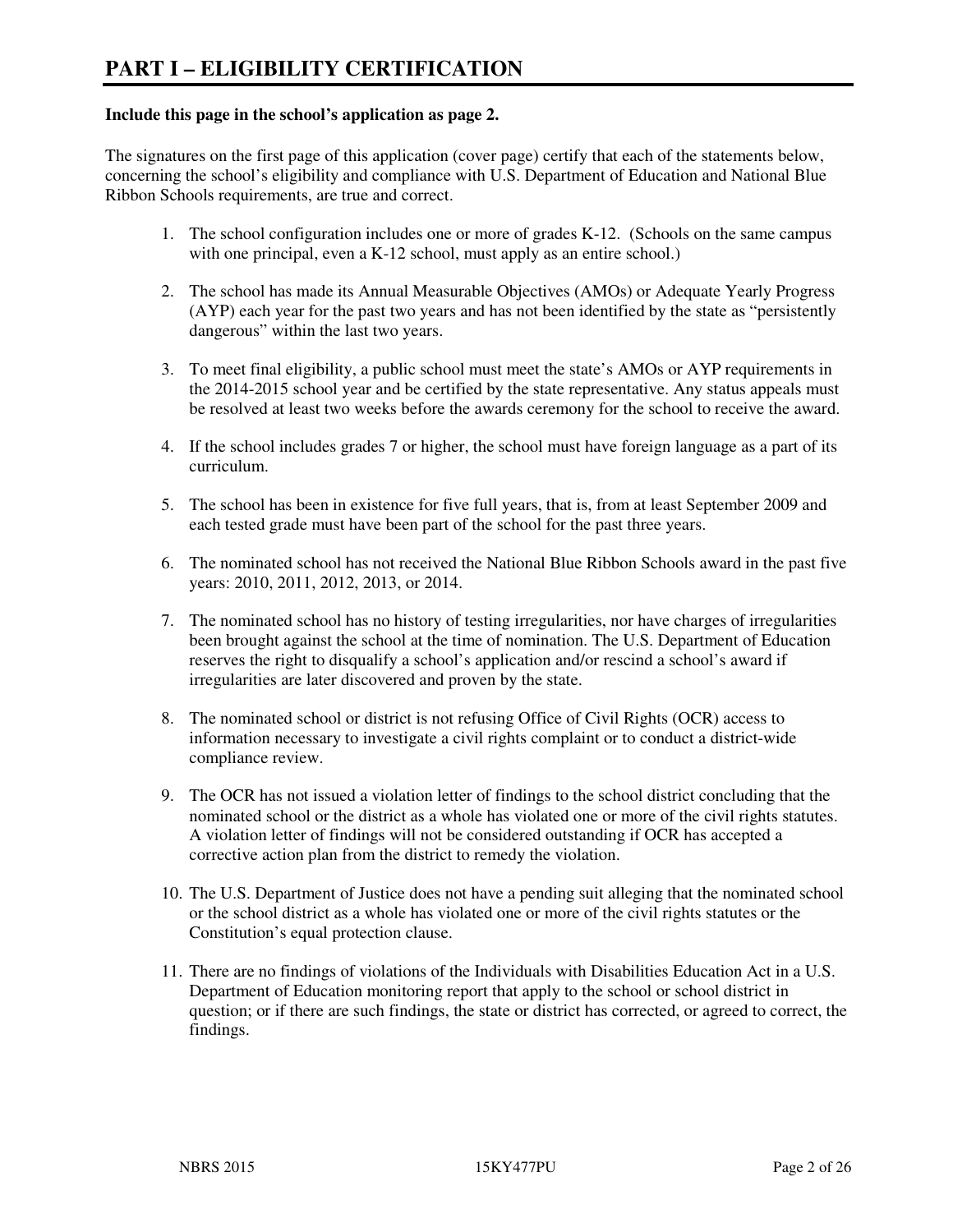# **PART II - DEMOGRAPHIC DATA**

#### **All data are the most recent year available.**

**DISTRICT** (Question 1 is not applicable to non-public schools)

| -1. | Number of schools in the district<br>(per district designation): | 11 Elementary schools (includes $K-8$ )<br>2 Middle/Junior high schools<br>2 High schools |
|-----|------------------------------------------------------------------|-------------------------------------------------------------------------------------------|
|     |                                                                  | $0 K-12$ schools                                                                          |

15 TOTAL

**SCHOOL** (To be completed by all schools)

2. Category that best describes the area where the school is located:

[] Urban or large central city [ ] Suburban with characteristics typical of an urban area [ ] Suburban [X] Small city or town in a rural area [ ] Rural

- 3. 6 Number of years the principal has been in her/his position at this school.
- 4. Number of students as of October 1 enrolled at each grade level or its equivalent in applying school:

| Grade                           | # of         | # of Females   | <b>Grade Total</b> |
|---------------------------------|--------------|----------------|--------------------|
|                                 | <b>Males</b> |                |                    |
| <b>PreK</b>                     | 23           | 11             | 34                 |
| K                               | 31           | 46             | 77                 |
| 1                               | 39           | 41             | 80                 |
| $\mathbf{2}$                    | 40           | 42             | 82                 |
| 3                               | 35           | 42             | 77                 |
| 4                               | 51           | 50             | 101                |
| 5                               | 53           | 42             | 95                 |
| 6                               | 0            | $\theta$       | 0                  |
| 7                               | $\theta$     | $\overline{0}$ | 0                  |
| 8                               | 0            | 0              | 0                  |
| 9                               | $\theta$     | $\overline{0}$ | 0                  |
| 10                              | 0            | 0              | 0                  |
| 11                              | 0            | 0              | 0                  |
| 12                              | 0            | 0              | 0                  |
| <b>Total</b><br><b>Students</b> | 272          | 274            | 546                |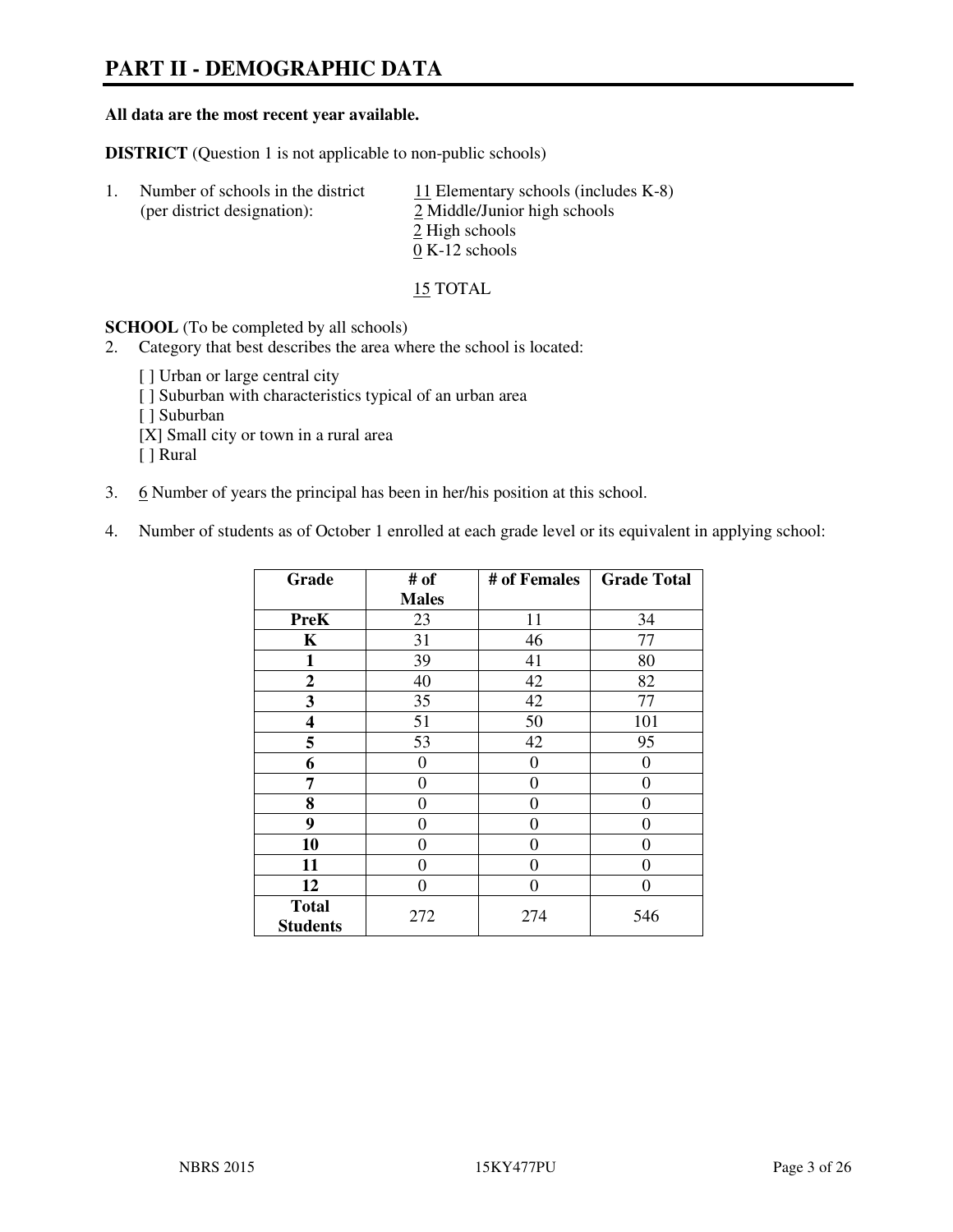5. Racial/ethnic composition of  $1\%$  American Indian or Alaska Native the school: 2 % Asian

 1 % Black or African American 1 % Hispanic or Latino 0 % Native Hawaiian or Other Pacific Islander 95 % White 0 % Two or more races **100 % Total** 

(Only these seven standard categories should be used to report the racial/ethnic composition of your school. The Final Guidance on Maintaining, Collecting, and Reporting Racial and Ethnic Data to the U.S. Department of Education published in the October 19, 2007 *Federal Register* provides definitions for each of the seven categories.)

6. Student turnover, or mobility rate, during the 2013 - 2014 year: 20%

This rate should be calculated using the grid below. The answer to (6) is the mobility rate.

| <b>Steps For Determining Mobility Rate</b>    | Answer |
|-----------------------------------------------|--------|
| $(1)$ Number of students who transferred to   |        |
| the school after October 1, 2013 until the    | 62     |
| end of the school year                        |        |
| (2) Number of students who transferred        |        |
| from the school after October 1, 2013 until   | 43     |
| the end of the school year                    |        |
| (3) Total of all transferred students [sum of | 105    |
| rows $(1)$ and $(2)$ ]                        |        |
| (4) Total number of students in the school as | 514    |
| of October 1                                  |        |
| $(5)$ Total transferred students in row $(3)$ |        |
| divided by total students in row (4)          | 0.204  |
| $(6)$ Amount in row $(5)$ multiplied by 100   | 20     |

#### 7. English Language Learners (ELL) in the school:  $0\%$ 0 Total number ELL

Number of non-English languages represented: 0 Specify non-English languages:

- 8. Students eligible for free/reduced-priced meals:  $53\%$
- Total number students who qualify: 274

# **Information for Public Schools Only - Data Provided by the State**

The state has reported that  $53\%$  of the students enrolled in this school are from low income or disadvantaged families based on the following subgroup(s): Students eligible for free/reduced-priced meals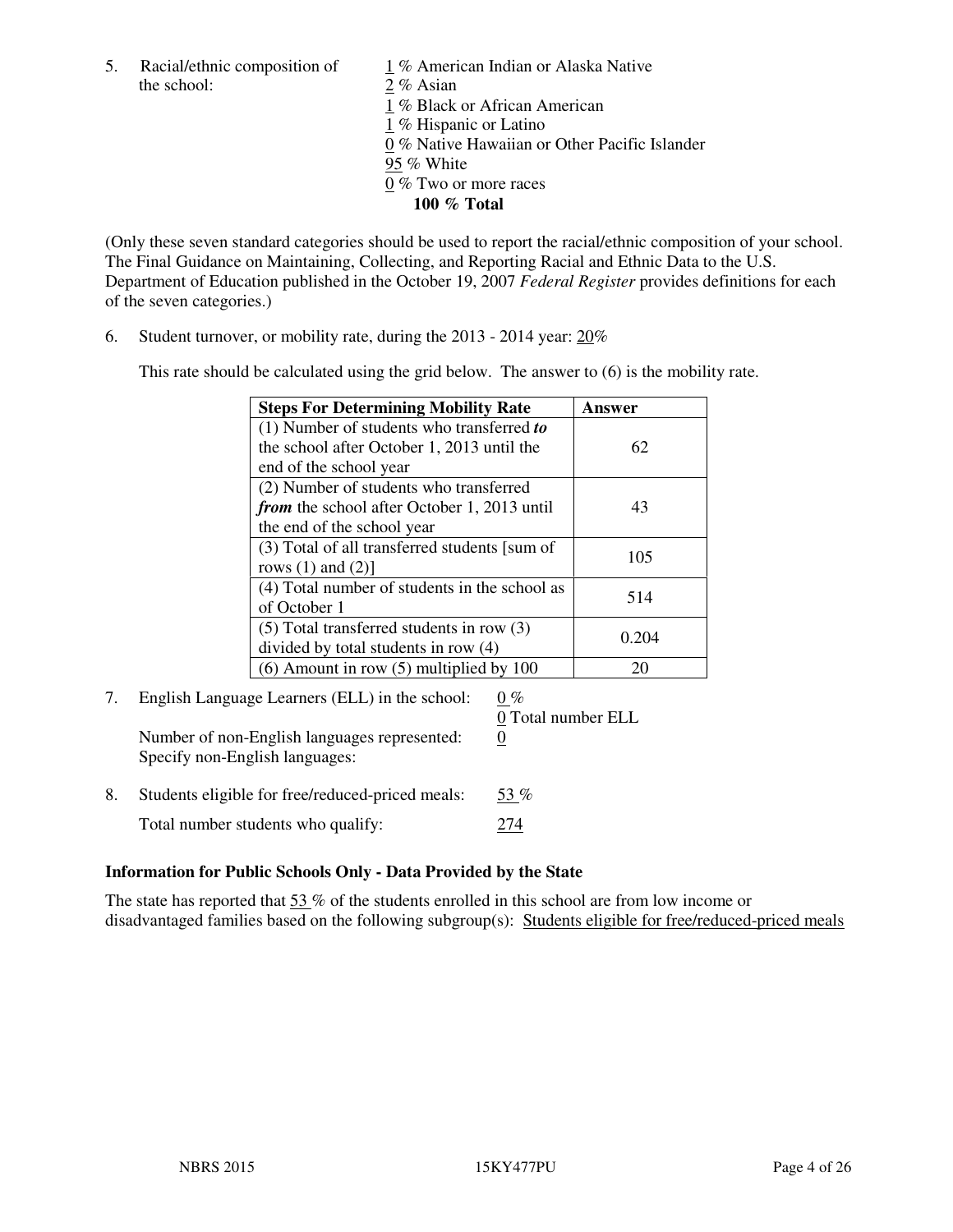116 Total number of students served

Indicate below the number of students with disabilities according to conditions designated in the Individuals with Disabilities Education Act. Do not add additional categories.

| 3 Autism                | 1 Orthopedic Impairment                 |
|-------------------------|-----------------------------------------|
| 0 Deafness              | 3 Other Health Impaired                 |
| 0 Deaf-Blindness        | 12 Specific Learning Disability         |
| 1 Emotional Disturbance | 52 Speech or Language Impairment        |
| 2 Hearing Impairment    | 1 Traumatic Brain Injury                |
| 19 Mental Retardation   | 2 Visual Impairment Including Blindness |
| 2 Multiple Disabilities | 18 Developmentally Delayed              |
|                         |                                         |

10. Use Full-Time Equivalents (FTEs), rounded to nearest whole numeral, to indicate the number of personnel in each of the categories below:

|                                       | <b>Number of Staff</b> |
|---------------------------------------|------------------------|
| Administrators                        |                        |
| Classroom teachers                    | 26                     |
| Resource teachers/specialists         |                        |
| e.g., reading, math, science, special | 8                      |
| education, enrichment, technology,    |                        |
| art, music, physical education, etc.  |                        |
| Paraprofessionals                     | 6                      |
| Student support personnel             |                        |
| e.g., guidance counselors, behavior   |                        |
| interventionists, mental/physical     |                        |
| health service providers,             | 4                      |
| psychologists, family engagement      |                        |
| liaisons, career/college attainment   |                        |
| coaches, etc.                         |                        |
|                                       |                        |

11. Average student-classroom teacher ratio, that is, the number of students in the school divided by the FTE of classroom teachers, e.g.,  $22:1$  21:1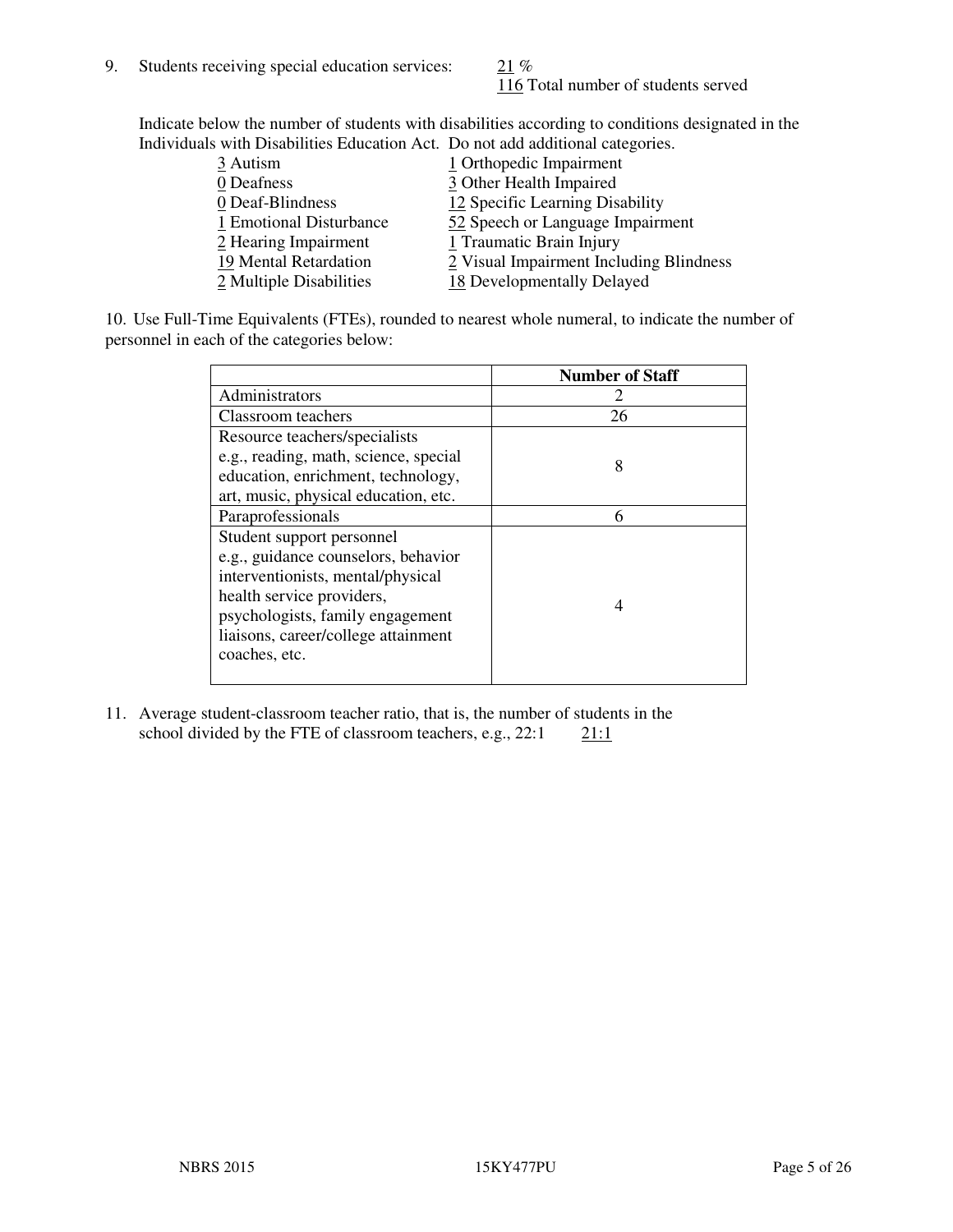12. Show daily student attendance rates. Only high schools need to supply yearly graduation rates.

| <b>Required Information</b> | 2013-2014 | 2012-2013 | 2011-2012 | 2010-2011 | 2009-2010 |
|-----------------------------|-----------|-----------|-----------|-----------|-----------|
| Daily student attendance    | $95\%$    | $95\%$    | 95%       | 95%       | 95%       |
| High school graduation rate | 9%        | $0\%$     | $0\%$     | 0%        | $0\%$     |

#### 13. **For schools ending in grade 12 (high schools)**

Show percentages to indicate the post-secondary status of students who graduated in Spring 2014

| <b>Post-Secondary Status</b>                  |       |
|-----------------------------------------------|-------|
| Graduating class size                         |       |
| Enrolled in a 4-year college or university    | በ‰    |
| Enrolled in a community college               | $0\%$ |
| Enrolled in career/technical training program | $0\%$ |
| Found employment                              | $0\%$ |
| Joined the military or other public service   | 0%    |
| Other                                         |       |

14. Indicate whether your school has previously received a National Blue Ribbon Schools award. Yes No X

If yes, select the year in which your school received the award.

15. Please summarize your school mission in 25 words or less: We believe ALL students can learn. We strive for our students to be life-long learners and successful citizens.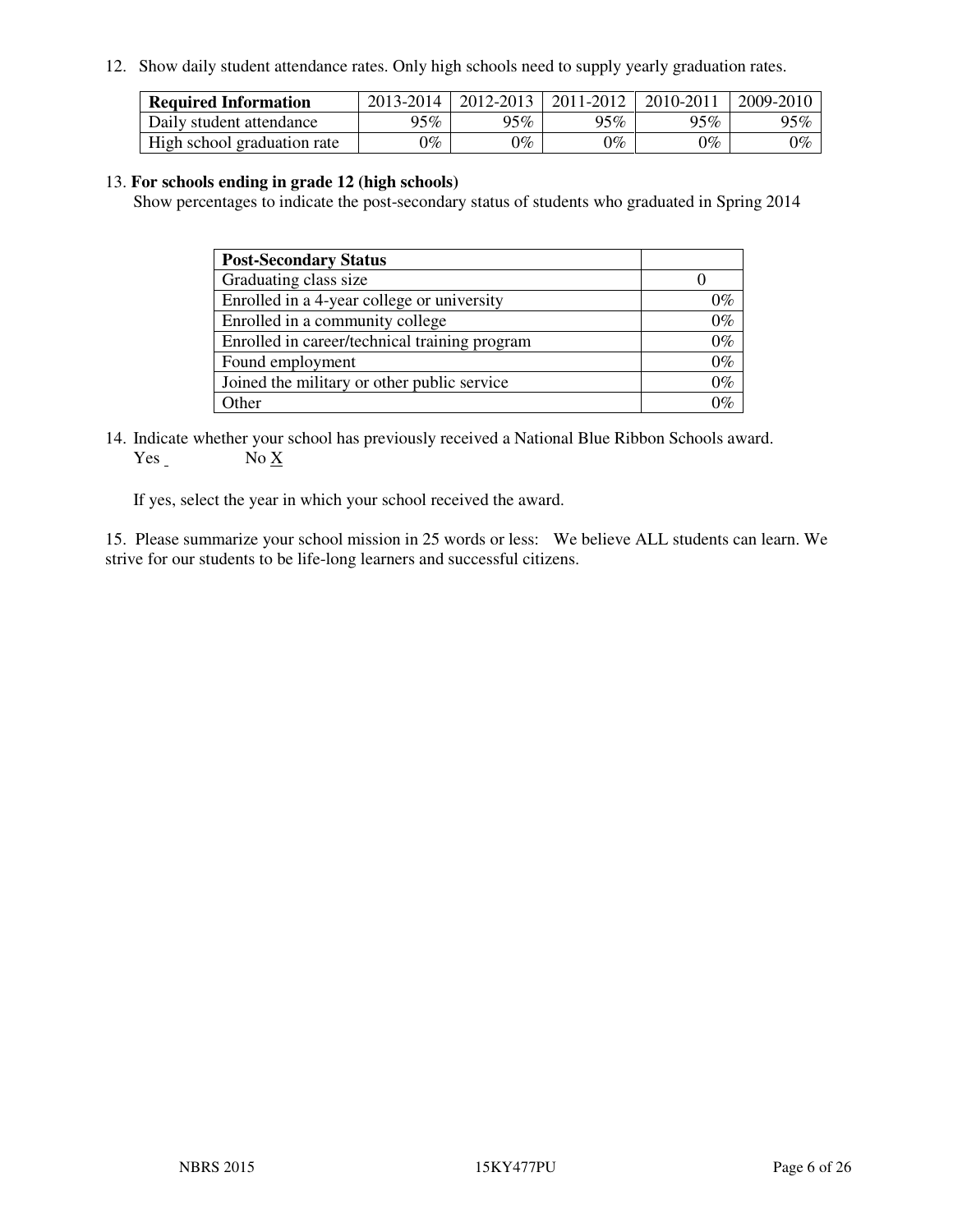# **PART III – SUMMARY**

Bush Elementary School, one of 11 elementary schools within the Laurel County Public School District, is located in London, KY. We currently educate 546 students, ranging from preschool through fifth grade. We have 46 staff members who go the extra mile to ensure that our school remains one of the top schools in the state of Kentucky. Bush is ranked the number five school, based on K-prep data, in our state. This puts us at the 99th percentile of all Kentucky schools. For the 2014-15 school year, we were honored to be one of two schools chosen as a National Title I School of the Year.

Bush School's population is predominantely middle class. We feel we have a variety of socioeconomic backgrounds. Approximately 53% of our students receive free or reduced lunch. Our students differ in culture, also. About 95% of our students are white, 1% African American, 2% Asian, and 1% Hispanic. Our goal is to provide quality instruction and programs to ensure the needs of all our students are met.

Bush Elementary School's mission statement is: "We the Staff of Bush School accept the belief that ALL students can learn. Our purpose is to guide each child toward the highest level of achievement in order to be life-long learners and successful citizens." To accomplish our mission, Bush addresses the needs of all learners. Primary students who perform at a high standard are allowed to participate in the Primary Talent Pool enrichment program. Students in grades 4 and 5, who are accepted, participate in an organized gifted and talented program. This program, through projects and differentiated instruction, challenges our students to become distinguished learners.

Schoolwide regrouping for skills allows Bush Elementary to "meet the student's individual needs." We feel this strategy allows us to "meet the students where they are." For students who require extra academic assistance, we have researched based computer programs in place, such as i-Ready and Study Island. Small group instruction and morning/afternoon tutoring are also utilized. Our rigorous RtI program allows us to provide interventions to help struggling students.

Bush Elementary offers several school-wide activities and traditions that add to our strong curriculum. In September, we dedicate an entire day to study early American history. In years past, we have had Colonial American Day and Native American Day. During the month of October, we have Character dress-up day. This day allows students to dress up like a character from their favorite book. Also in October, our students decorate pumpkins to resemble book characters. In the month of November, we present a musical which allows students from every grade to enhance their performing arts talents.

Bush has earned several academic and extra curricular honors. Our academic teams consistently win awards. Most recently, they won the 108th District Governor's Cup. Our boys' and girls' basketball teams both won the county championship this year. In fact, our girl's team has won the county championship three years in a row. For two years in a row, our school's archery team has won the regional championship and has been one of the top 10 teams in Kentucky. Our students have also won individual honors. One 4th grade student won the Laurel County Spelling Bee this year and another 4th grader was featured in the Kentucky Traveling Art Show.

Bush has a strong parent support system that is willing to assist our staff and students, at any time. Our PTO raises approximately \$70,000 per year, to help meet the educational needs of our students. The funds raised by the Bush PTO have been used to provide resources such as; an additional computer lab, iPad labs, mobile laptop labs, extra playground equipment, instructional workbooks, and materials used to support our drama/musical club.

We are very proud of our continued success at Bush Elementary. We strive daily to enhance the lives of every student in our school. The majority of a student's life is spent at school and we take pride in the fact that our students' experiences at Bush are unforgettable!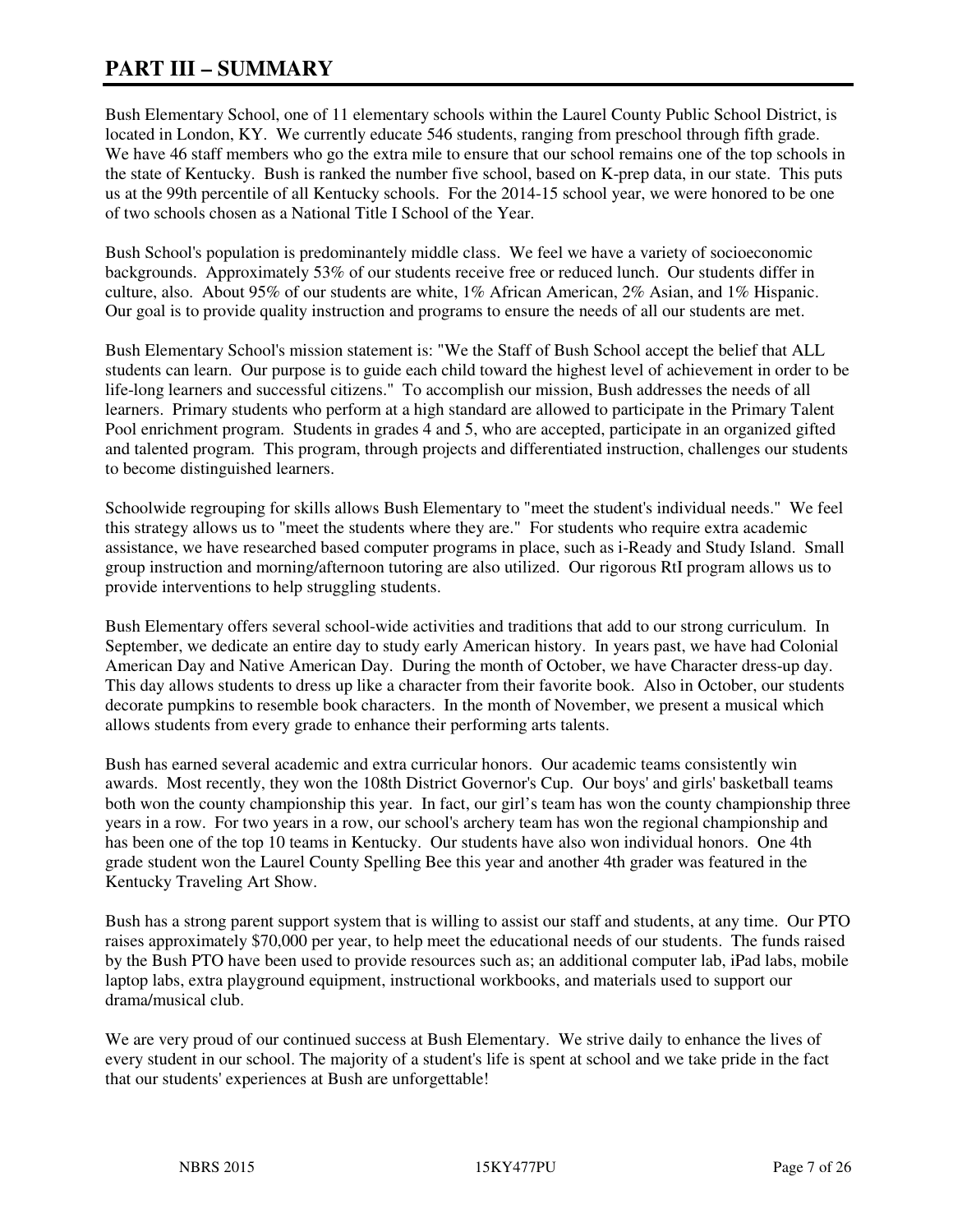### **1. Core Curriculum:**

The main goal at Bush Elementary is for students to learn at the highest level of academic achievement possible, and one that will prepare students to become productive individuals in an ever changing world. Rigorous instruction is tied to Common Core Standards, KY Core Academic Standards, and Program of Studies, for all subject areas. Teachers are held accountable through daily walk throughs by administration, frequent monitoring of lesson plans, and weekly formative and summative assessment results.

#### Reading/Language Arts-

At Bush Elementary we believe reading is the foundation of all subjects, therefore, we integrate reading and writing in all subject areas. Teachers utilize a variety of resources to make sure the literacy program is administered with fidelity.

In the primary grades (P-3) the core program for our school, as well as the district, is SRA Imagine It! This program was implemented during the 2009-2010 school year and we have continuously made gains in each grade level's reading scores. The program focuses on the 5 main components: phonics, phonemic awareness, vocabulary, fluency, and reading comprehension. Students in the primary grades have a twohour reading block, in which one hour is focused on whole group instruction, and the other is a small workshop group. During workshop, all staff members are used to lower the student-teacher ratio for more individualized instruction. Students are placed in flexible reading workshops based on similar RIT scores. Students who score below the 20% on the MAP test are required to have an additional hour of instruction using Reading Mastery.

Students in grades 4 and 5 receive instruction from Common Core Coach Books, DEA probes, i-Ready, ABC test prep books, and additional passages from on-line resources. The lessons are designed to enhance the four domains of reading/language arts. Students are placed in flexible groups based on individual assessments given at the beginning of the school year.

Assessment plays a major role and drives instruction at Bush Elementary. Teachers rely on pre-assessments and teacher recommendation to create skill groups. These assessments and groups allow our teachers to individualize instruction to meet student needs. Students who need additional help receive that through RtI and ESS.

#### Mathematics-

Mathematics instruction is guided by the enVision math series created by Pearson. We also use Simple Solutions (K-5) as a supplemental mathematics material. Common Core Coach Books and ABC Test Prep workbooks are used weekly, in assessed grade levels, to ensure essential mathematics skills are being mastered. Instruction is enhanced through our gifted and talented program, Dollars and Cents activities, and i-Ready.

#### Social Studies-

Social Studies instruction is guided by the KY version of the Harcourt textbook series. We also use Simple Solutions (5th grade) and ABC Test Prep workbooks to supplement the textbook. Instruction is enhanced through our multi-cultural day at Bush, mobile museums, Study Island, and guest speakers. Classroom teachers regularly collaborate with arts teachers to provide content related activities.

#### Science-

Science instruction is guided by the Harcourt textbook series. We also use a variety of resources obtained from on-line sources, Coach Workbooks, and other test prep materials to supplement the textbook. Instruction is enhanced through current events, visits from wildlife officers from the KY Department of Fish & Wildlife, community outreach individuals from our local college, and hands-on activities.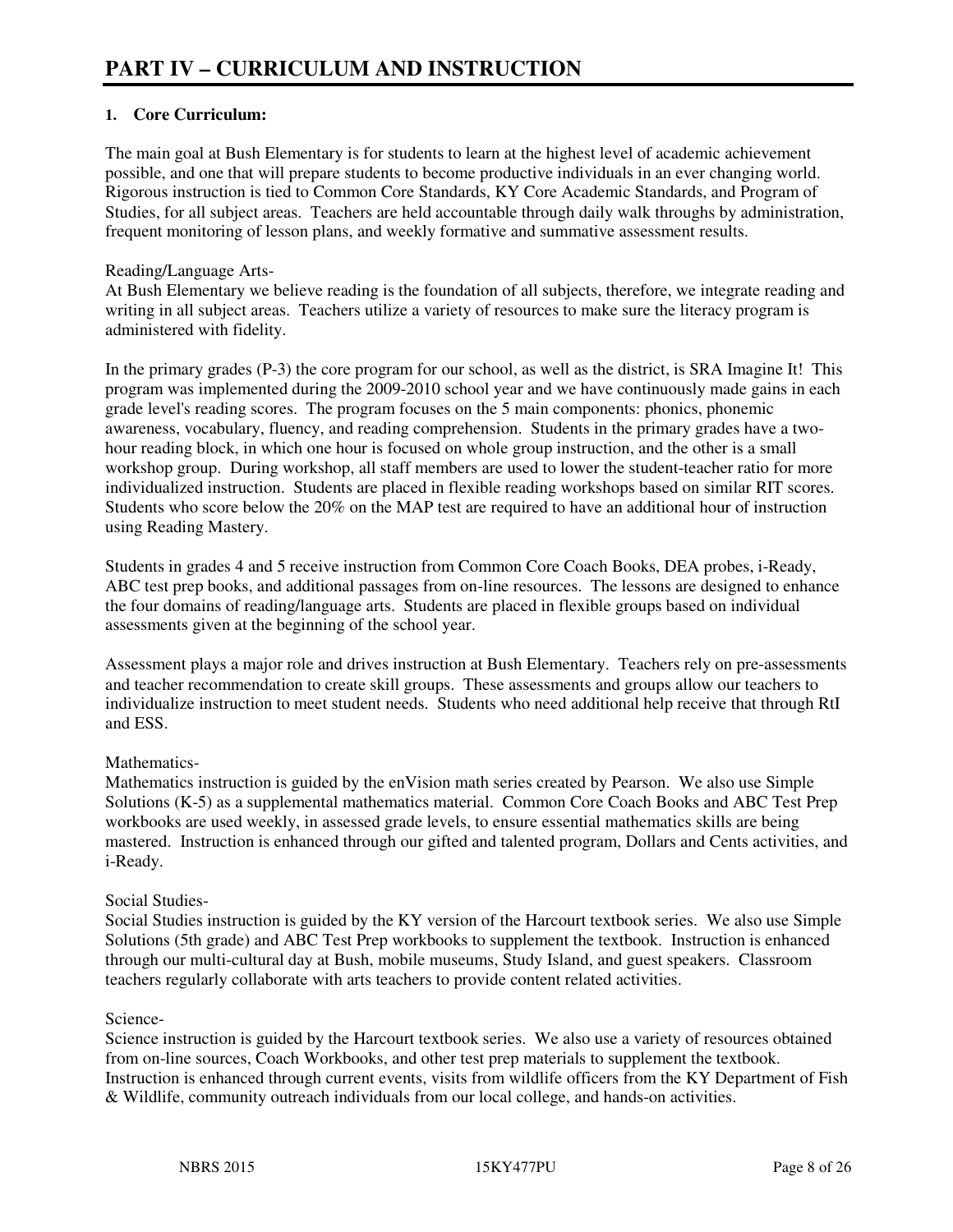#### **2. Other Curriculum Areas:**

Bush Elementary takes pride in the diverse ways students are exposed to arts, both visual and performing. On a daily basis, students participate in Arts & Humanities classes. This includes music, drama, dance, and visual arts. These classes are on a rotating basis. Students also perform in grade level productions.

A major part of our schools' Arts & Humanities program is our drama productions. In partnership with the PTO and a local dance studio, over 100 students perform twice a year in a major drama/musical performance. This fall, our students performed "Frozen" in front of two sold-out crowds. All grade levels can participate. We also have students who are involved in the production through choir, stage crew, costume design, and prop art.

The art and music teachers collaborate to create cross-curricular experiences between content areas. For example, while learning about Native Americans in social studies, students will also make totem poles in art and create Native American instruments in music.

The student choir is a vital part of our school. Over 30 students in grades 4 and 5 are actively involved. The students perform at local parades, ballgames, and school assemblies. Being a part of this group teaches students self-confidence and responsibility.

Each year our students have an art exhibit open to the public. Students create works of art weekly in art class and display them for parents to view during parent-teacher conference night. This year, a 4th grade student was chosen by the state to participate in the Kentucky Traveling Art Show. Bush Elementary has hosted many musicians, dancers, ballet companies, university actors, and guest speakers.

In addition, our students are exposed to one week of West African dance. Our students learn customs from this unique culture. They are also exposed to one week of Native American customs. During this week a native, from the Kahnawake Reserve in Canada, works with our students. This study focuses on Native American culture. Students learn facts about Native Americans and participate in activities that allow them to perform Native American songs and ceremonial dances.

One to two days per week students attend a physical education class. Outside this block, students are also expected to have 20 minutes of physical activity per day. During the physical activity block, students work on both locomotor and nonlocomotor skills.

Each spring, students at Bush Elementary participate in track and field events in an Olympic style competition. During the events, students from all grade levels compete against students in their age category. This event is modified to meet the ability levels of all students, including students' with disabilities.

Bush Elementary is also the host of the Laurel County Schools cross country meets, for grades K-12. These events are after school activities where students from schools across our county compete in cross country style races. Students are divided into different divisions according to age.

#### **3. Instructional Methods and Interventions:**

Bush Elementary's instructional methods are designed to meet the academic needs of all students. The main goal of our teachers is to meet the students where they are with the instructional method needed.

Bush Elementary has an organized gifted and talented program. Students at the primary level are in a talent pool, while students in grades 3-5 are pulled out for weekly instruction. Students in all grade levels of the Gifted and Talented program are required to complete additional projects. Students are also grouped, by skills, to allow them to perform at the highest level.

Struggling students are provided additional help with certified ESS teachers during the day. These teachers collaborate in class with core teachers to provide extra assistance. Students who fall below the 20th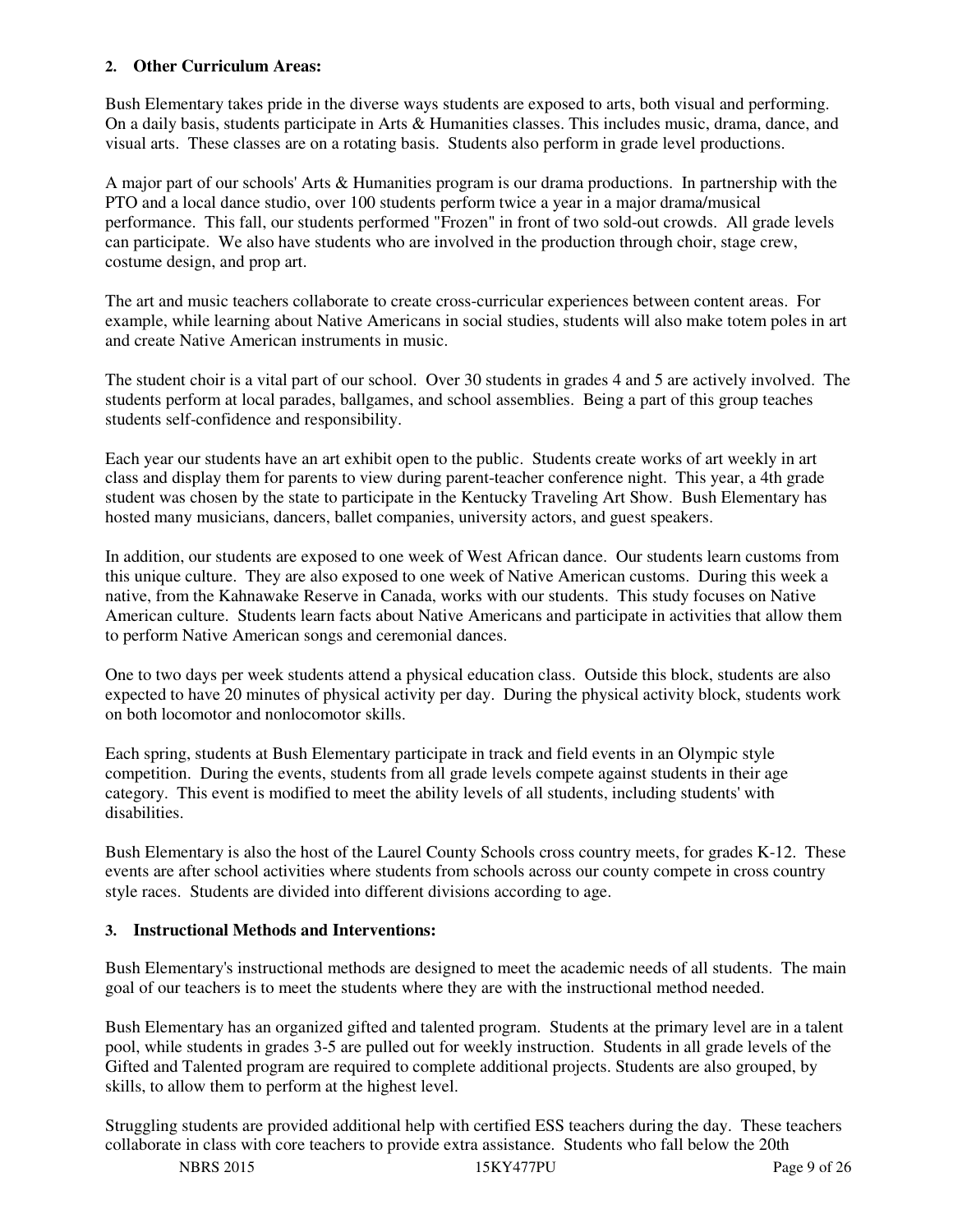percentile on a universal screener enter into the school's TIES program. TIES (Targeted Instruction for Educational Success) is an integral part of the RtI process. The TIES program provides interventions and educational support to all students at increasing levels of intensity, based on individual needs. Bush utilizes i-Ready, a research based program, which is aligned to common core standards. This is an online tool that allows students to continually practice skills at an individualized level and pace. This program can be accessed at school or home. Students are administered two diagnostic tests during the year. i-Ready then creates a path that changes as the needs of the student changes.

Bush School also offers a MARS (Math and Reading = Success) Club after school. This club focuses on reading and math practice through a hands-on approach. Technology is a big aspect of the MARS Club. The club meets two days a week, for two hours each day, and is taught by certified teachers. This year, every student who participated in the club demonstrated improvement in reading and math.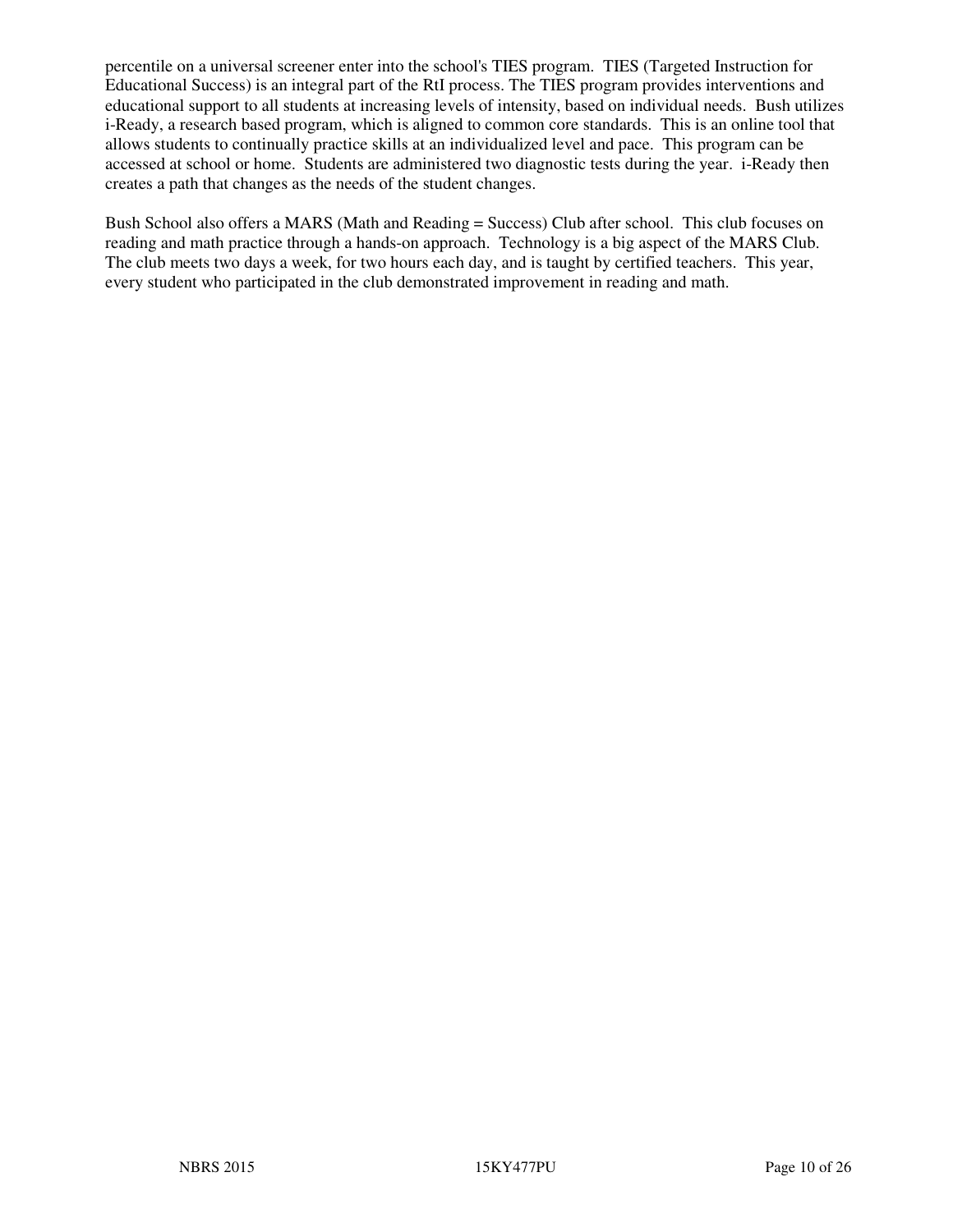#### **1. Assessment Results Narrative Summary:**

Before comparing the data in our tables, it should be noted that the scores from the first 2 years are based on the Kentucky Core Content Test (KCCT) while the scores from the last 3 years are from the Kentucky Performance Rating for Educational Progress (K-PREP). Both tests reflect success for Bush Elementary in reading and math.

Last year Bush Elementary had an overall index of 86.1, which placed us in the 99th percentile of all Kentucky Elementary schools, this score also designated us as a School of Distinction. Schools could fall into one of four categories: School of Distinction - 95th percentile and above Distinguished - 90-94th percentile

Proficient - 70-89th percentile

Needs improvement - Below the 70th percentile

In the past 3 years, our K-PREP data has been some of the highest in the state. Our percent proficient and distinguished in reading averaged around 67%. Last year alone, our students scored 76.5% proficient and distinguished. Our test score percentage is considerably higher than our district and state, in advanced students in reading. All subgroups are scoring in this manner. This year our proficienct and distinguished scores improved 20% and our novice was reduced by 6.9%. In the state of Kentucky, students receive a score of Novice, Apprentice, Proficient, or Distinguished. The lowest and highest cut scores are 100 and 300 respectively. However, for any test at any given year, grade, and subject, it is possible that the lowest scale score may be slightly higher than 100 due to the scaling process that year. The approximate cut scores for the 2013-14 K-PREP test were: Novice was 100 - 195, Apprentice was 196 -209, Proficient was 210 - 226, and Distinguished was 227 - 300. The goal for all Kentucky schools is that 100% of students are Proficient or Distinguished.

The 3 year combined percentage of proficient and distinguished scores in math is 66.5%. This is higher than both our district and state scores. In the past year (2013-14), our percentage of proficient and distinguished scores improved 14.4% and our novice rate was reduced by 7%. We are especially proud of how well our students with disabilities are scoring. Their scores compare and even surpass the general population in certain subjects. We feel we have many instructional strategies in place that allow for this continued success. For example, at Bush School we do 100% collaboration with regards to students with disabilities. We also assign every special education student a teacher mentor at the start of the school year. This teacher works with the student all year in order to establish a relationship in which the student feels comfortable. Through this process our gap scores have continued to close.

In our most recent year's data (2013-14), students in the subgroups of free and reduced lunch and African American had more than 10% achievement gap in grades 3 and 4 in math. Third grade free and reduced lunch students also scored more than 10% below the achievement gap. Although we cannot identify why these subgroups score lower than the other subgroups we are putting new strategies in place, especially in third grade where scores have consistently been our lowest. One reason could be due to the fact that this is the first year the students have been required to participate in K-PREP testing. The past two years, we have been administering weekly timed tests to allow the students to better prepare for the assessment. We are working hard to make sure the gap does not remain and that all students will score at a high level.

In order to close the achievement gap, an after school learning club has been established. In the MARS (Math and Reading = Success) club, students in grades 3 through 5 spend an additional two days per week, after school, focusing on reading and math skills. In this program, all lessons must be hands-on learning activities. This past year 30 students were in the club and 100% of the students made improvements in reading and math.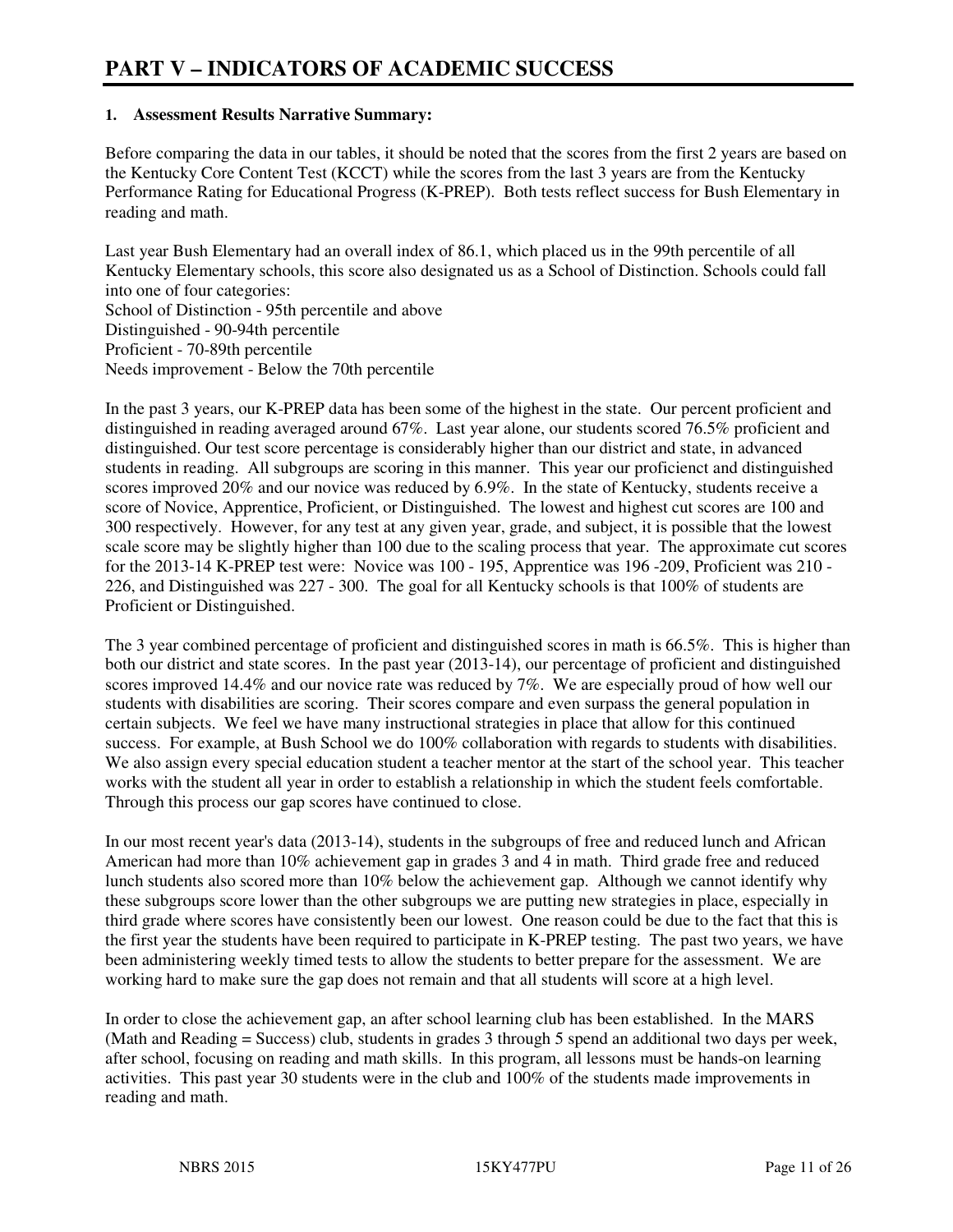#### **2. Assessment for Instruction and Learning and Sharing Assessment Results:**

At Bush Elementary assessment drives all instructional decisions. Teachers use both formative and summative tests routinely to monitor and guide instruction.

Various forms of summative assessments are used on a regular basis. Teachers in grades K-3 administer, via computer, the Measures of Academic Progress (MAP) reading and math tests 3 times per year in the fall, winter and spring. This test enables teachers to predict K-PREP scores, provide intentional instruction where needed, and place students in skill level groups. Students often change skill groups after the next test is administered. Students in grades 3 - 5 are given the Discovery Education Assessment (DEA), also via computer. This test is also administered 3 times a year and data is used to gauge the percent of students scoring proficient and to gain insight in areas of instruction students still need. Formative assessments are also used in the classrooms, in various forms, to track student progress. Students complete "tickets out the door," weekly timed tests, voters/buzzers, bell ringers, and benchmark tests from specific subject areas.

Before school starts, our principal meets with teachers to discuss the students that will be in their specific grade level. Students are grouped according to the previous spring's MAP/DEA data in order to provide equity among classes. The discussion centers around students' needs and how we as a staff can better meet the needs of all students.

Our district provides one professional day, in the fall of each year, where teachers can analyze the previous year's K-PREP data. This allows the staff to note which instructional strategies proved effective and successful and which ones may need addressed. These concerns and celebrations ar presented to our SBDM council for discussion and, with their input, activities are placed in our Comprehensive School Improvement Plan (CSIP).

Bush School provides assessment results to parents and community members in a variety of different ways. First of all, scores are presented and explained to our local school board. As a school, we describe any areas of concerns or celebrations we have. We describe strategies we will implement to improve scores, or explain what strategies we would like to maintain. Scores are then presented to our staff through a faculty meeting, then published inlocal newspapers, on our website, and through parent newletters. The principal also presents our data to the SBDM council. During parent-teacher conferences, parents are provided copies of all available assessment data.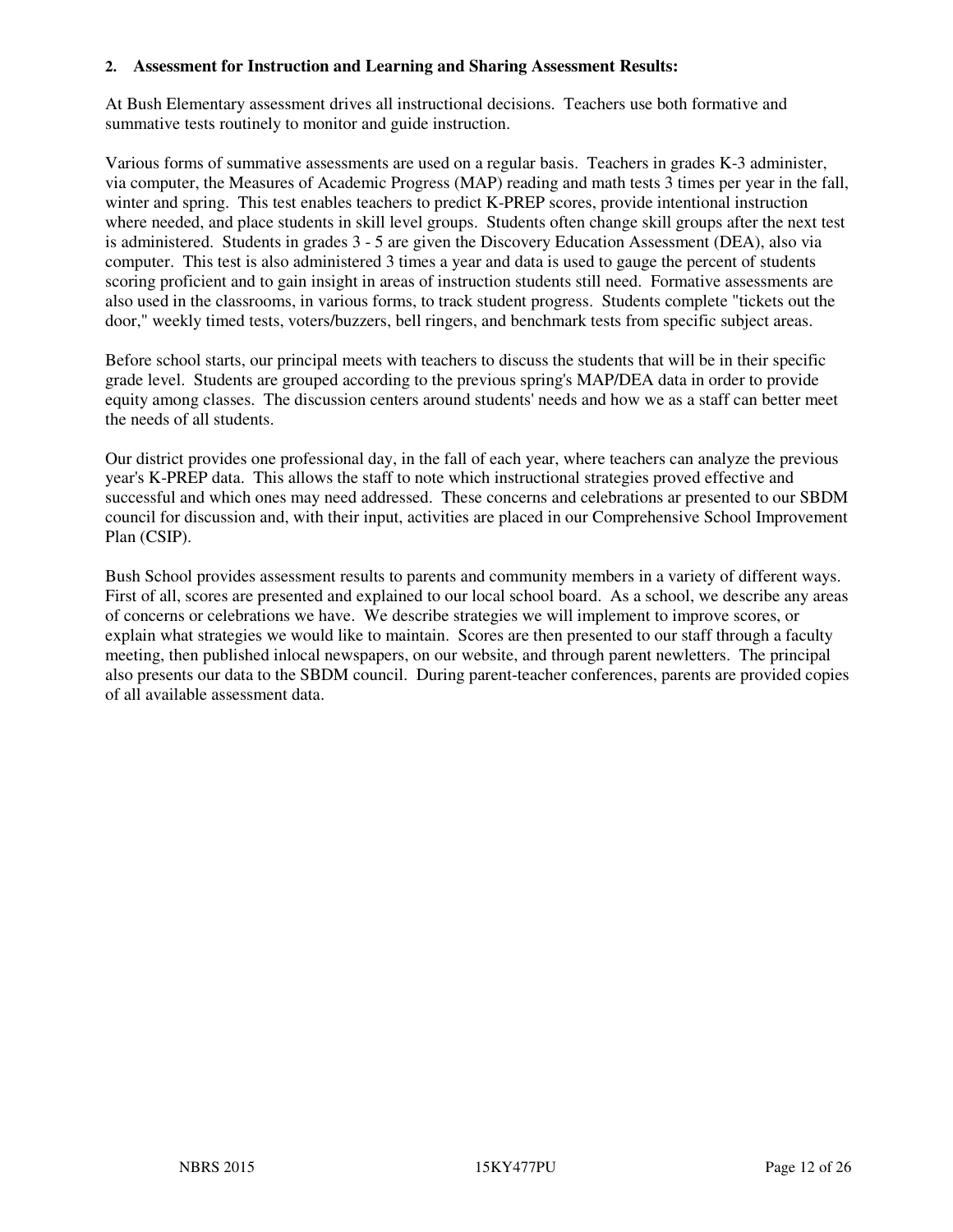# **1. School Climate/Culture**

Bush Elementary believes one of the main reasons for our continued success is our positive school climate. We feel creating an atmosphere of collaboration and mutual trust between all stakeholders has a profound effect on our students. "It all starts with trust." We encourage all stakeholders to have a voice in all decision making processes within our school. That means students, as well as staff and parents, have a vote and play a vital role in what happens in our school. We also feel Bush Elementary has a shared vision. Everyone involved works hard for the greater good. We are a team and together we will succeed.

Motivation plays a huge part in school climate. We constantly try to encourage both students and staff. Each year, after the results of the K-PREP assessment are made public, we develop a "wall of fame." Every student who receives proficient or distinguished on the assessment gets a colored photo on our wall. Students anxiously await this day. These same students attend an award ceremony where they get to "walk the red carpet" and receive their medal for a proficient or distinguished score.

Teachers also need motivation. We provide gratitude boards in our lounge where people can post notes, expressing their gratitude for another person. Teachers, just like students, want recognition and praise. We also have a teacher spotlight board in the office where we showcase one teacher and their accomplishments.

Although it may seem like maintianing a strong school climate is a lot of work, the outcomes out weigh the effort required. At Bush Elementary, we want teachers and students to enjoy being at school and perform at a high level. When both are happy, success is inevitable.

# **2. Engaging Families and Community**

Bush teachers and staff strive to involve families and community members through various events and activities. In cooperation with our Parent-Teacher Organization (PTO), every year we host olympic day, awards day ceremonies, Moms and Muffins, Dads and Donuts, Grandparent's Breakfast, Back to School Bash, Jump Rope For Heart, Thanksgiving Dinner and Auctions, Olympic Day, Sock Hops, Pumpkin Dress ups, Spelling Bee, and Awards Ceremonies.

All these activities are open to families of Bush Students, and many involve community members' support. We use the school marquee, weekly newsletters, school web page, and school one-call to inform parents of these event. We have a strong support system from families and many of these activities result in a high participation rate. This year, at Dads and Donuts, we had over 200 fathers show up. That's over 40%!

Members from our PTO work daily in the school. Several days per week they volunteer selling ice cream, helping with office work, and providing assistance in the library. We also have a small group of moms that offer home work assistance to struggling students before school. We feel we have some students who may not have the parental support at home, so we provide extra support for those students.

One of our largest community/school programs is our yearly drama production. In a joint effort with a local dance studio in our town, we team up to perform a muscial. During this musical members from the dance studio work with our students after school in order to perform a major production. This year over one hundred students from our school and around twenty from other schools performed two shows. For the two night total we had over seven hundred viewers.

We feel very blessed to have such a strong support group. Our PTO raises and spends over forty thousand dollars per year on the students of Bush School. Without their help, many of the programs and educational needs of our students could not be met. For example this past year our PTO bought two mobile computer labs and an iPad lab. This is in addition to funding several field trips, educational programs, and rewards for our students.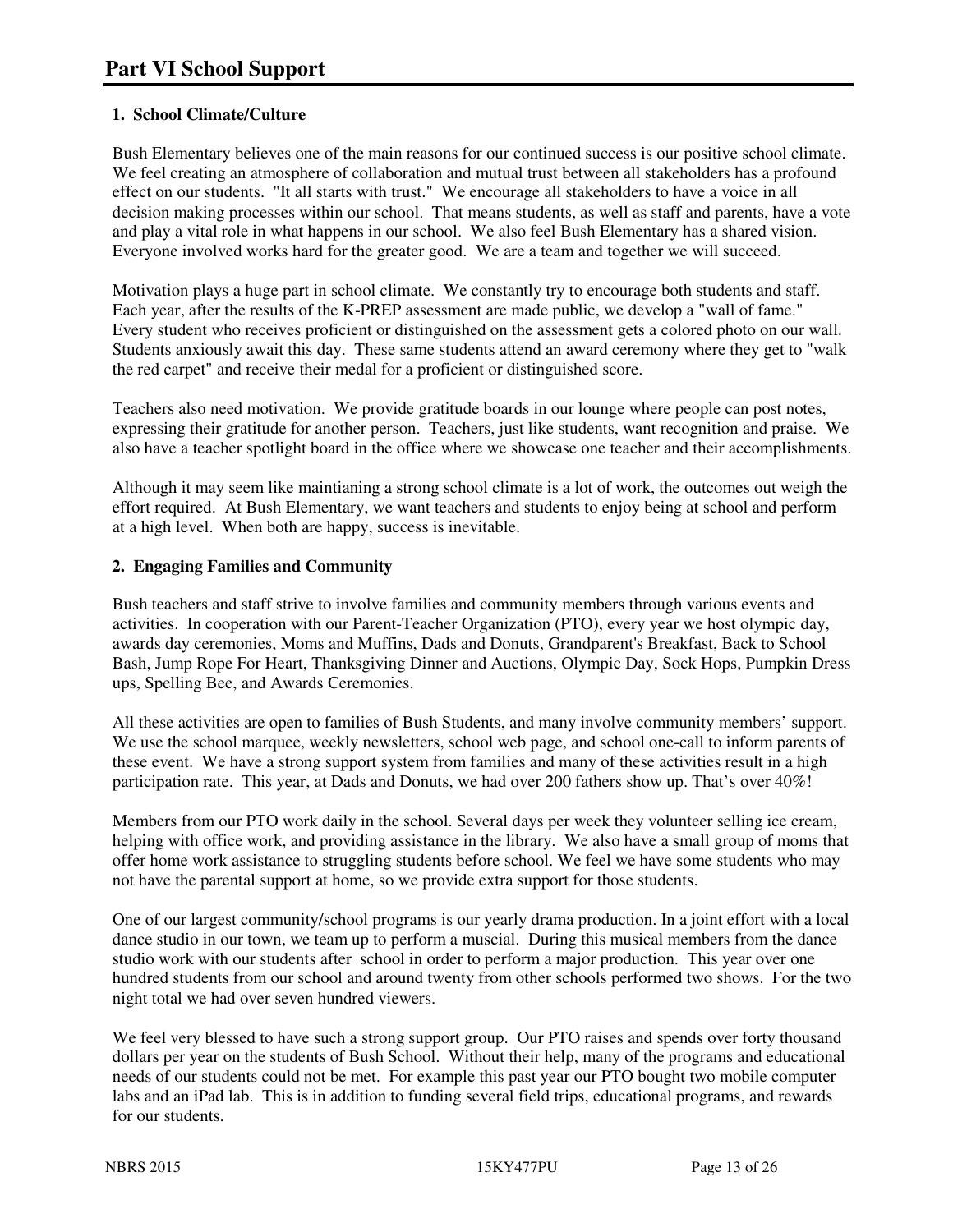We believe that to be the best it takes an effort from all stakeholders. With families, community members, and staff working together to provide for the needs of our students, we feel reaching our goal of becoming the top performing school in the state is very possible.

#### **3. Professional Development**

The Laurel County School District requires all certified teachers to aquire 24 hours of professional development per year. There are many opportunities for teachers to obtain these hours. This past year our teachers attended a PD academy that was held in the summer. During the academy, teachers were given the freedom to choose which PD most fit their needs. Instructors were obtained by the district and all were either experts in their fields, team leaders, or instructional coaches.

PD credit is designed to fit individual teacher needs. For example, a primary math teacher would attend, "Math Made Easy." Some teachers attend PD and then come back and train other teachers during PLC's (Professional Learning Communities) or after school during faculty meetings. A teacher who attends a writing workshop may be asked to provide training to the entire staff or just to appropriate grade levels.

At Bush Elementary, we feel on-going professional development is a way to ensure our teachers are up-todate on new and effective strategies. We feel in order to meet the common core demands and high standards we place on ourselves, we must be current and knowledgeable about all methods of teaching. We spend many hours researching new teaching strategies.

We believe our students benefit from what we learn in professional development. We also feel that our teachers are constantly refining their style and bettering themselves to engage students in higher learning.

#### **4. School Leadership**

In July of 2009, a new principal was appointed at Bush Elementary. She took over a school already at the forefront of all other elementary schools in our county. To remain a successful school, and become one of the top schools in the state, would be her priority. One of the first tasks was to meet with parents and community members to learn about expectations from all. After several meetings and discussions with stakeholders, it was evident that all would play an active role in making sure the students of Bush Elementary were held accountable.

Another task on hand was to make sure her staff shared an equal vision. She knew without the help of her colleagues, reaching proficiency and staying there would not be possible. She created a school leadership team to work with the Site Base Decision Making Council so that every aspect of decision making would truly be teamwork. The leadership team was composed of grade level chairs who brought ideas for discussion at monthly meetings. This leadership team would also help with day to day decisions that the principal felt needed more input than just one person. For example they helped create a plan for morning drop offs when parents voiced concerns regarding the old procedure.

The school principal and her assistant principal work closely together to mantain high levels of academic achievement. They both believe in being visable throughout the day. Daily walk-throughs are conducted and teachers are provided weekly feedback in PLC meetings. Teachers are required to submit two sets on graded papers per week to either principal and feedback from the administrative staff is provided. This has proved to be a very successful strategy. Students and teachers realize they will be held accountable for high quality work.

Both principals are data driven. They spend endless hours working with current data from teachers, computer programs, and diagnostic tests. They feel it is of the upmost importance to keep checking to see if what is happening in our school is successful. Changes are made, if needed, however they feel the best approach is to fix the problem without changing the course.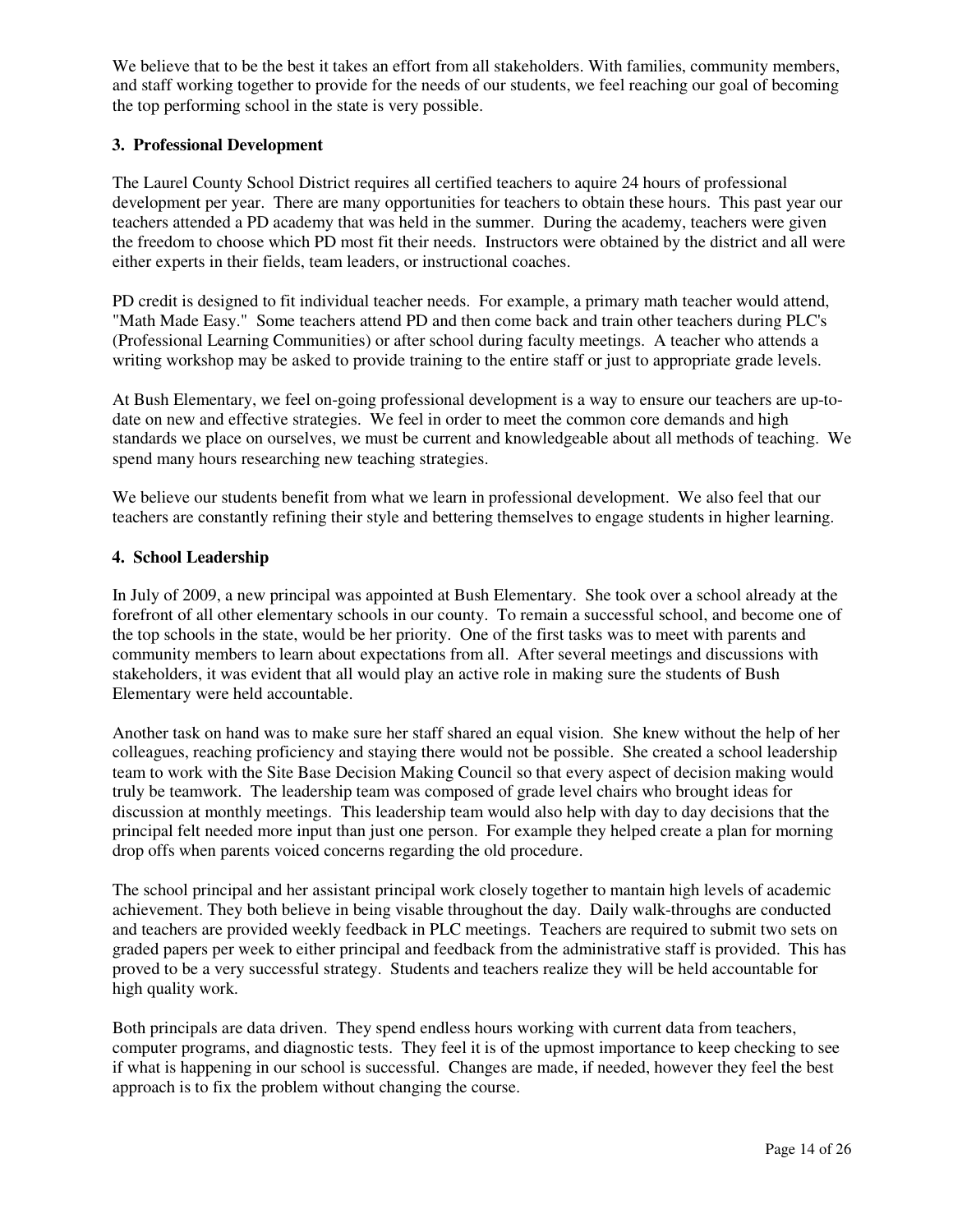| <b>Subject:</b> Math                        | <b>Test: K-PREP, KCCT</b>             |
|---------------------------------------------|---------------------------------------|
| <b>All Students Tested/Grade: 3</b>         | <b>Edition/Publication Year: 2013</b> |
| <b>Publisher:</b> Pearson/Measured Progress |                                       |

| School Year                      | 2013-2014       | 2012-2013      | 2011-2012        | 2010-2011      | 2009-2010      |
|----------------------------------|-----------------|----------------|------------------|----------------|----------------|
| Testing month                    | May             | May            | May              | May            | May            |
| <b>SCHOOL SCORES*</b>            |                 |                |                  |                |                |
| Proficient and above             | 64              | 53             | 44               | 87             | 97             |
| Distinguished                    | 30              | 15             | 14               | 50             | 61             |
| Number of students tested        | 98              | 92             | 80               | 70             | 77             |
| Percent of total students tested | 100             | 100            | 100              | 100            | 100            |
| Number of students tested with   |                 |                |                  |                |                |
| alternative assessment           |                 |                |                  |                |                |
| % of students tested with        | 5               | $\overline{2}$ | $\overline{4}$   | $\overline{0}$ | $\overline{0}$ |
| alternative assessment           |                 |                |                  |                |                |
| <b>SUBGROUP SCORES</b>           |                 |                |                  |                |                |
| 1. Free and Reduced-Price        |                 |                |                  |                |                |
| Meals/Socio-Economic/            |                 |                |                  |                |                |
| <b>Disadvantaged Students</b>    |                 |                |                  |                |                |
| Proficient and above             | 43              | 38             | 30               | 74             | 98             |
| Distinguished                    | 14              | 6              | 9                | 30             | 45             |
| Number of students tested        | 49              | 50             | 46               | 27             | 40             |
| 2. Students receiving Special    |                 |                |                  |                |                |
| <b>Education</b>                 |                 |                |                  |                |                |
| Proficient and above             | 74              | 54             | 47               | 80             | 100            |
| Distinguished                    | 47              | 8              | 13               | 20             | 69             |
| Number of students tested        | 19              | 13             | 15               | $\overline{4}$ | 10             |
| 3. English Language Learner      |                 |                |                  |                |                |
| <b>Students</b>                  |                 |                |                  |                |                |
| Proficient and above             |                 |                |                  |                |                |
| Distinguished                    |                 |                |                  |                |                |
| Number of students tested        |                 |                |                  |                |                |
| 4. Hispanic or Latino            |                 |                |                  |                |                |
| <b>Students</b>                  |                 |                |                  |                |                |
| Proficient and above             | 100             | 67             |                  | $\overline{0}$ | 100            |
| Distinguished                    | 100             | $\mathbf{0}$   |                  | $\overline{0}$ | 100            |
| Number of students tested        | $\mathbf{1}$    | 3              | $\overline{0}$   | $\mathbf{1}$   | $\overline{2}$ |
| 5. African- American             |                 |                |                  |                |                |
| <b>Students</b>                  |                 |                |                  |                |                |
| Proficient and above             | $\overline{0}$  |                |                  | 100            | 100            |
| Distinguished                    | $\overline{0}$  |                |                  | 100            | 100            |
| Number of students tested        | $\mathbf{1}$    | $\overline{0}$ | $\boldsymbol{0}$ | $\overline{2}$ | 1              |
| <b>6. Asian Students</b>         |                 |                |                  |                |                |
| Proficient and above             | 80              | 50             | 100              | 100            | 100            |
| Distinguished                    | 20              | 25             | $\boldsymbol{0}$ | 75             | 100            |
| Number of students tested        | $5\overline{)}$ | $\overline{4}$ | $\mathbf{1}$     | $\overline{4}$ | $\mathbf{1}$   |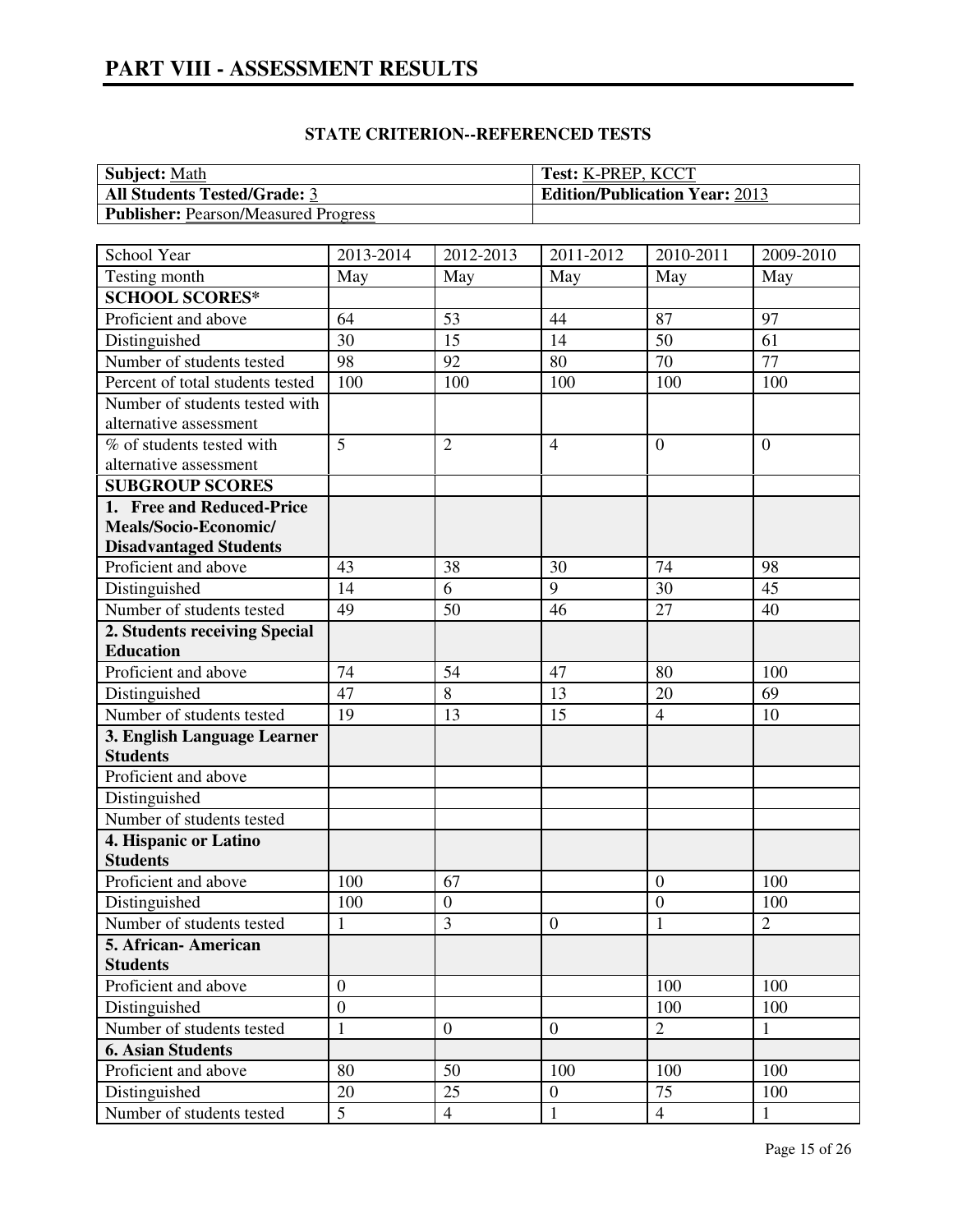| School Year                      | 2013-2014      | 2012-2013      | 2011-2012        | 2010-2011        | 2009-2010 |
|----------------------------------|----------------|----------------|------------------|------------------|-----------|
| 7. American Indian or            |                |                |                  |                  |           |
| <b>Alaska Native Students</b>    |                |                |                  |                  |           |
| Proficient and above             | 100            |                |                  |                  |           |
| Distinguished                    | $\overline{0}$ |                |                  |                  |           |
| Number of students tested        | $\mathbf{1}$   | $\overline{0}$ | $\overline{0}$   | $\overline{0}$   | $\theta$  |
| 8. Native Hawaiian or other      |                |                |                  |                  |           |
| <b>Pacific Islander Students</b> |                |                |                  |                  |           |
| Proficient and above             | 100            |                |                  |                  |           |
| Distinguished                    | $\mathbf{0}$   |                |                  |                  |           |
| Number of students tested        | $\mathbf{1}$   | $\overline{0}$ | $\overline{0}$   | $\boldsymbol{0}$ | $\theta$  |
| 9. White Students                |                |                |                  |                  |           |
| Proficient and above             | 65             | 55             | 62               | 83               | 95        |
| Distinguished                    | 27             | 15             | $\overline{25}$  | 45               | 56        |
| Number of students tested        | 89             | 80             | 78               | 66               | 73        |
| 10. Two or More Races            |                |                |                  |                  |           |
| identified Students              |                |                |                  |                  |           |
| Proficient and above             | $\overline{0}$ |                | $\overline{0}$   |                  |           |
| Distinguished                    | $\mathbf{0}$   |                | $\boldsymbol{0}$ |                  |           |
| Number of students tested        | $\mathbf{1}$   | $\overline{0}$ | $\mathbf{1}$     | $\overline{0}$   | $\theta$  |
| 11. Other 1: Other 1             |                |                |                  |                  |           |
| Proficient and above             |                |                |                  |                  |           |
| Distinguished                    |                |                |                  |                  |           |
| Number of students tested        |                |                |                  |                  |           |
| 12. Other 2: Other 2             |                |                |                  |                  |           |
| Proficient and above             |                |                |                  |                  |           |
| Distinguished                    |                |                |                  |                  |           |
| Number of students tested        |                |                |                  |                  |           |
| 13. Other 3: Other 3             |                |                |                  |                  |           |
| Proficient and above             |                |                |                  |                  |           |
| Distinguished                    |                |                |                  |                  |           |
| Number of students tested        |                |                |                  |                  |           |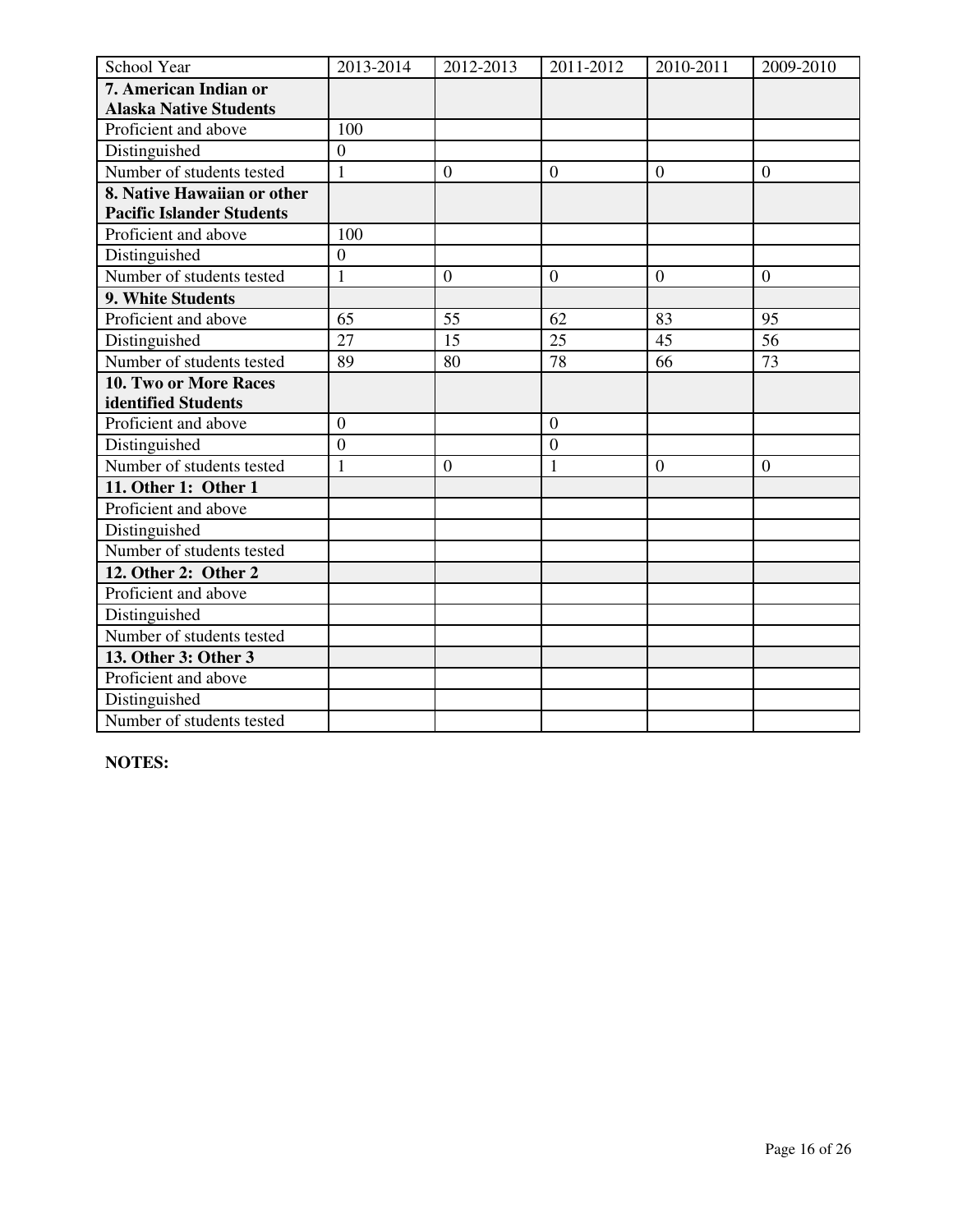| <b>Subject:</b> Math                        | <b>Test: K-PREP, KCCT</b>             |
|---------------------------------------------|---------------------------------------|
| <b>All Students Tested/Grade: 4</b>         | <b>Edition/Publication Year: 2013</b> |
| <b>Publisher:</b> Pearson/Measured Progress |                                       |

| School Year                      | 2013-2014       | 2012-2013        | 2011-2012      | 2010-2011        | 2009-2010    |
|----------------------------------|-----------------|------------------|----------------|------------------|--------------|
| Testing month                    | May             | May              | May            | May              | May          |
| <b>SCHOOL SCORES*</b>            |                 |                  |                |                  |              |
| Proficient and above             | 77              | 60               | 65             | 95               | 96           |
| Distinguished                    | 39              | 17               | 29             | 68               | 65           |
| Number of students tested        | $\overline{93}$ | 78               | 76             | 82               | 78           |
| Percent of total students tested | 100             | 100              | 100            | 100              | 100          |
| Number of students tested with   |                 |                  |                |                  |              |
| alternative assessment           |                 |                  |                |                  |              |
| % of students tested with        | 6               | 3                | $\overline{0}$ | $\overline{0}$   | 1            |
| alternative assessment           |                 |                  |                |                  |              |
| <b>SUBGROUP SCORES</b>           |                 |                  |                |                  |              |
| 1. Free and Reduced-Price        |                 |                  |                |                  |              |
| Meals/Socio-Economic/            |                 |                  |                |                  |              |
| <b>Disadvantaged Students</b>    |                 |                  |                |                  |              |
| Proficient and above             | 65              | 54               | 58             | 89               | 92           |
| Distinguished                    | 23              | 8                | 10             | 43               | 46           |
| Number of students tested        | 52              | 48               | 31             | 37               | 40           |
| 2. Students receiving Special    |                 |                  |                |                  |              |
| <b>Education</b>                 |                 |                  |                |                  |              |
| Proficient and above             | 94              | 75               | 42             | 92               | 92           |
| Distinguished                    | 47              | 15               | 14             | 69               | 42           |
| Number of students tested        | 17              | 20               | $\overline{7}$ | 13               | 8            |
| 3. English Language Learner      |                 |                  |                |                  |              |
| <b>Students</b>                  |                 |                  |                |                  |              |
| Proficient and above             |                 |                  |                |                  |              |
| Distinguished                    |                 |                  |                |                  |              |
| Number of students tested        |                 |                  |                |                  |              |
| 4. Hispanic or Latino            |                 |                  |                |                  |              |
| <b>Students</b>                  |                 |                  |                |                  |              |
| Proficient and above             | 100             | 50               | 50             |                  | 100          |
| Distinguished                    | $\overline{0}$  | $\mathbf{0}$     | $\overline{0}$ |                  | 100          |
| Number of students tested        | $\mathbf{1}$    | $\overline{2}$   | $\overline{2}$ | $\mathbf{0}$     | $\mathbf{1}$ |
| 5. African-American              |                 |                  |                |                  |              |
| <b>Students</b>                  |                 |                  |                |                  |              |
| Proficient and above             |                 | $\mathbf{0}$     | 100            |                  |              |
| Distinguished                    |                 | $\boldsymbol{0}$ | 50             |                  |              |
| Number of students tested        | $\overline{0}$  | $\mathbf{1}$     | $\overline{2}$ | $\overline{0}$   |              |
| <b>6. Asian Students</b>         |                 |                  |                |                  |              |
| Proficient and above             | 75              | $\boldsymbol{0}$ | 100            |                  | 100          |
| Distinguished                    | 25              | $\mathbf{0}$     | 100            |                  | 100          |
| Number of students tested        | $\overline{4}$  | $\mathbf{1}$     | $\overline{4}$ | $\boldsymbol{0}$ | 1            |
| 7. American Indian or            |                 |                  |                |                  |              |
| <b>Alaska Native Students</b>    |                 |                  |                |                  |              |
| Proficient and above             |                 |                  |                |                  |              |
| Distinguished                    |                 |                  |                |                  |              |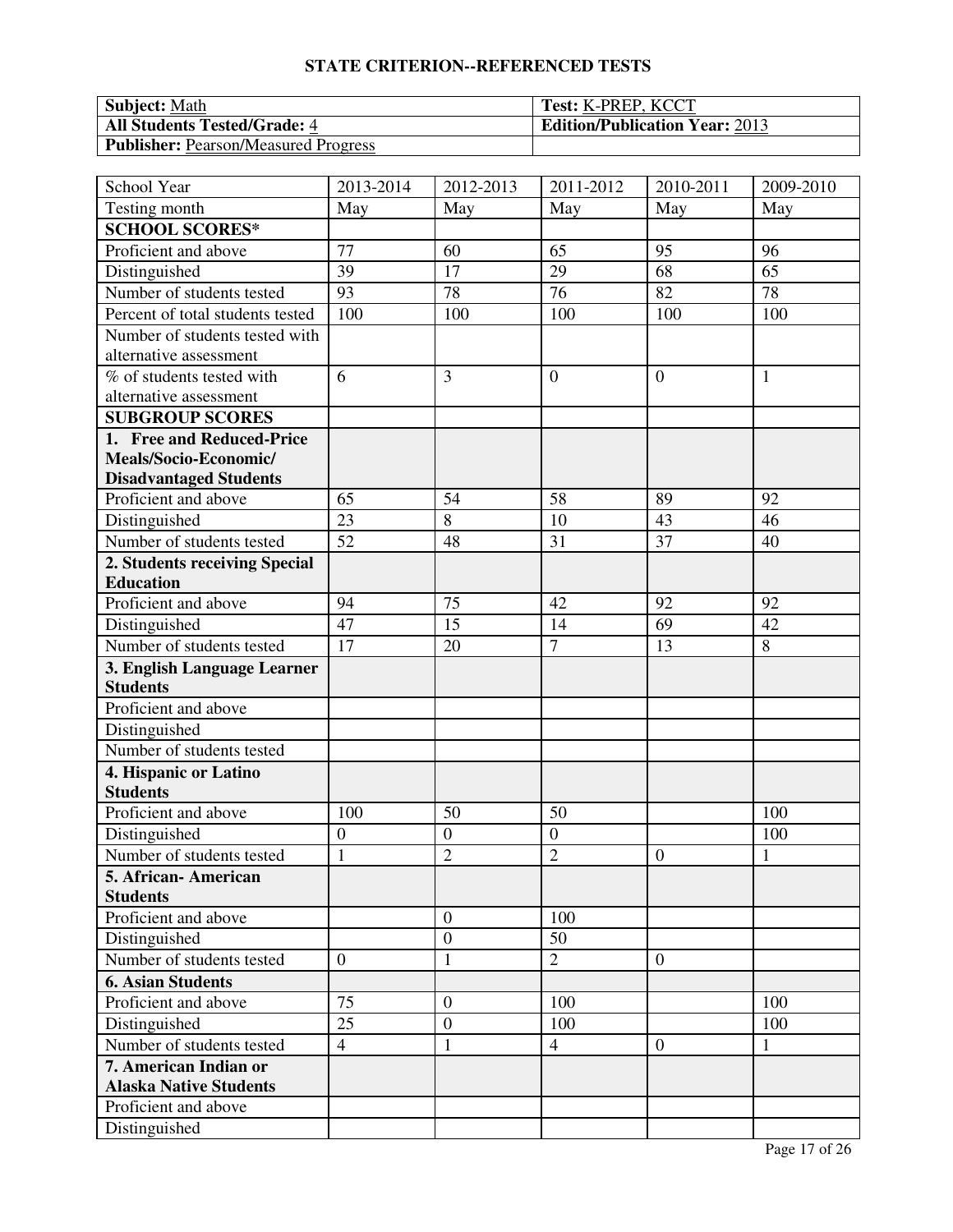| <b>School Year</b>               | 2013-2014 | 2012-2013 | 2011-2012 | 2010-2011 | 2009-2010 |
|----------------------------------|-----------|-----------|-----------|-----------|-----------|
| Number of students tested        |           |           |           |           |           |
| 8. Native Hawaiian or other      |           |           |           |           |           |
| <b>Pacific Islander Students</b> |           |           |           |           |           |
| Proficient and above             |           |           |           |           |           |
| Distinguished                    |           |           |           |           |           |
| Number of students tested        |           |           |           |           |           |
| 9. White Students                |           |           |           |           |           |
| Proficient and above             | 77        | 61        | 62        | 94        | 85        |
| Distinguished                    | 39        | 18        | 25        | 72        | 43        |
| Number of students tested        | 88        | 74        | 68        | 72        | 76        |
| 10. Two or More Races            |           |           |           |           |           |
| identified Students              |           |           |           |           |           |
| Proficient and above             |           |           |           |           |           |
| Distinguished                    |           |           |           |           |           |
| Number of students tested        |           |           |           |           |           |
| 11. Other 1: Other 1             |           |           |           |           |           |
| Proficient and above             |           |           |           |           |           |
| Distinguished                    |           |           |           |           |           |
| Number of students tested        |           |           |           |           |           |
| 12. Other 2: Other 2             |           |           |           |           |           |
| Proficient and above             |           |           |           |           |           |
| Distinguished                    |           |           |           |           |           |
| Number of students tested        |           |           |           |           |           |
| 13. Other 3: Other 3             |           |           |           |           |           |
| Proficient and above             |           |           |           |           |           |
| Distinguished                    |           |           |           |           |           |
| Number of students tested        |           |           |           |           |           |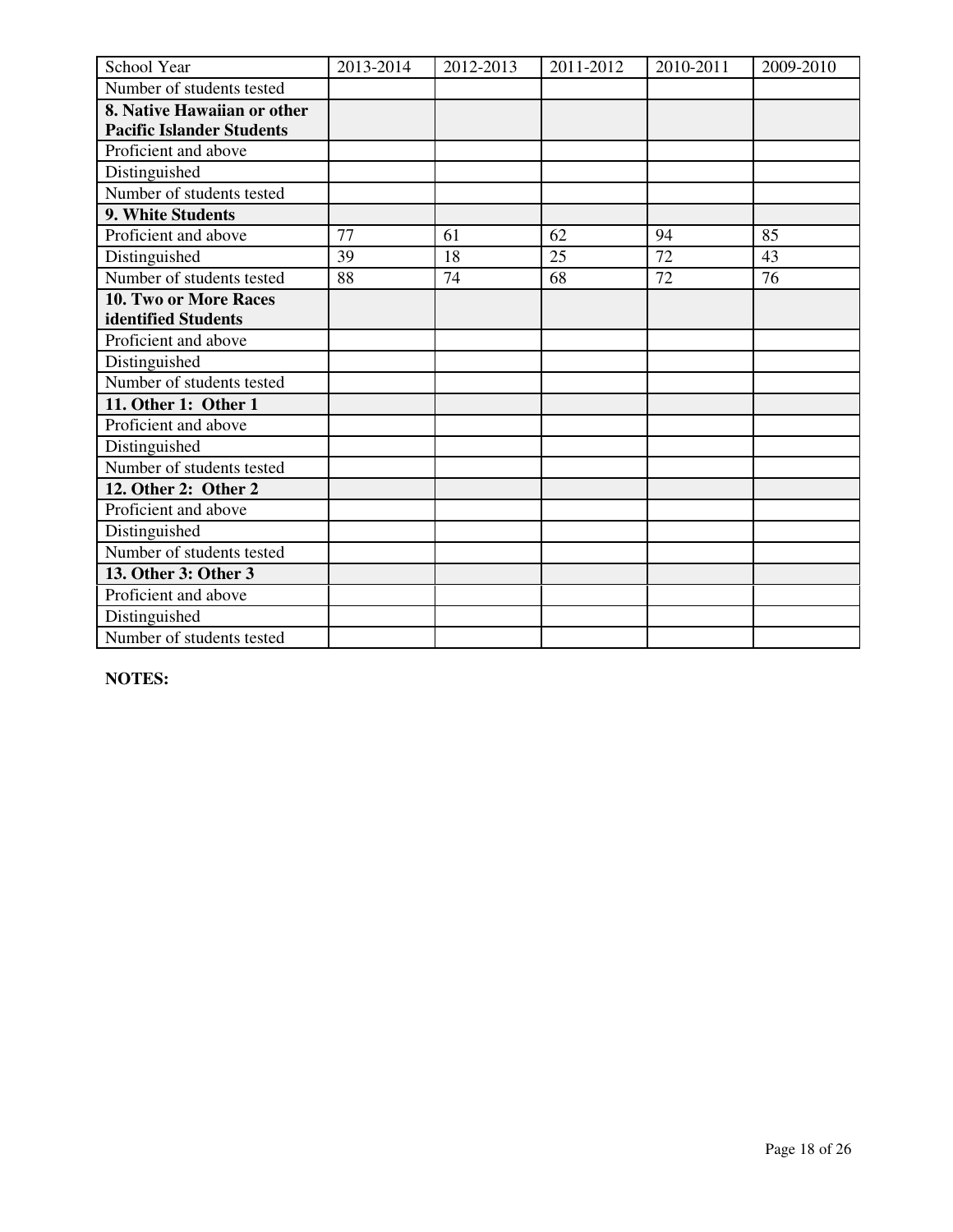| <b>Subject:</b> Math                        | <b>Test: K-PREP, KCCT</b>             |
|---------------------------------------------|---------------------------------------|
| <b>All Students Tested/Grade: 5</b>         | <b>Edition/Publication Year: 2013</b> |
| <b>Publisher:</b> Pearson/Measured Progress |                                       |

| School Year                      | 2013-2014      | 2012-2013        | 2011-2012      | 2010-2011      | 2009-2010        |
|----------------------------------|----------------|------------------|----------------|----------------|------------------|
| Testing month                    | May            | May              | May            | May            | May              |
| <b>SCHOOL SCORES*</b>            |                |                  |                |                |                  |
| Proficient and above             | 78             | 66               | 59             | 90             | 84               |
| Distinguished                    | 31             | 36               | 23             | 53             | 59               |
| Number of students tested        | 85             | 80               | 83             | 78             | 70               |
| Percent of total students tested | 100            | 100              | 100            | 100            | 100              |
| Number of students tested with   |                |                  |                |                |                  |
| alternative assessment           |                |                  |                |                |                  |
| % of students tested with        | $\overline{7}$ | $\boldsymbol{0}$ | $\overline{0}$ | $\mathbf{1}$   | $\theta$         |
| alternative assessment           |                |                  |                |                |                  |
| <b>SUBGROUP SCORES</b>           |                |                  |                |                |                  |
| 1. Free and Reduced-Price        |                |                  |                |                |                  |
| Meals/Socio-Economic/            |                |                  |                |                |                  |
| <b>Disadvantaged Students</b>    |                |                  |                |                |                  |
| Proficient and above             | 77             | 49               | 39             | 78             | 82               |
| Distinguished                    | 25             | 23               | 15             | 30             | 45               |
| Number of students tested        | 53             | 35               | 47             | 36             | 27               |
| 2. Students receiving Special    |                |                  |                |                |                  |
| <b>Education</b>                 |                |                  |                |                |                  |
| Proficient and above             | 100            | 71               | 64             | 89             | $\overline{0}$   |
| Distinguished                    | 65             | 29               | 13             | 46             | 73               |
| Number of students tested        | 17             | $\overline{7}$   | 14             | 9              | 11               |
| 3. English Language Learner      |                |                  |                |                |                  |
| <b>Students</b>                  |                |                  |                |                |                  |
| Proficient and above             |                |                  |                |                |                  |
| Distinguished                    |                |                  |                |                |                  |
| Number of students tested        |                |                  |                |                |                  |
| 4. Hispanic or Latino            |                |                  |                |                |                  |
| <b>Students</b>                  |                |                  |                |                |                  |
| Proficient and above             | 100            | $\mathbf{0}$     | $\mathbf{0}$   | 100            |                  |
| Distinguished                    | 50             | $\mathbf{0}$     | $\mathbf{0}$   | 100            |                  |
| Number of students tested        | $\overline{2}$ | $\overline{2}$   | $\mathbf{1}$   | $\mathbf{1}$   | $\boldsymbol{0}$ |
| 5. African-American              |                |                  |                |                |                  |
| <b>Students</b>                  |                |                  |                |                |                  |
| Proficient and above             |                | 50               |                |                | 100              |
| Distinguished                    |                | 50               |                |                | 100              |
| Number of students tested        | $\overline{0}$ | $\overline{2}$   | $\overline{0}$ | $\overline{0}$ | $\mathbf{1}$     |
| <b>6. Asian Students</b>         |                |                  |                |                |                  |
| Proficient and above             | 100            | 100              | 100            | 100            | 100              |
| Distinguished                    | 100            | 100              | 100            | 100            | 100              |
| Number of students tested        | 1              | 3                | $\overline{2}$ | $\overline{2}$ | $\overline{2}$   |
| 7. American Indian or            |                |                  |                |                |                  |
| <b>Alaska Native Students</b>    |                |                  |                |                |                  |
| Proficient and above             |                |                  |                |                |                  |
| Distinguished                    |                |                  |                |                |                  |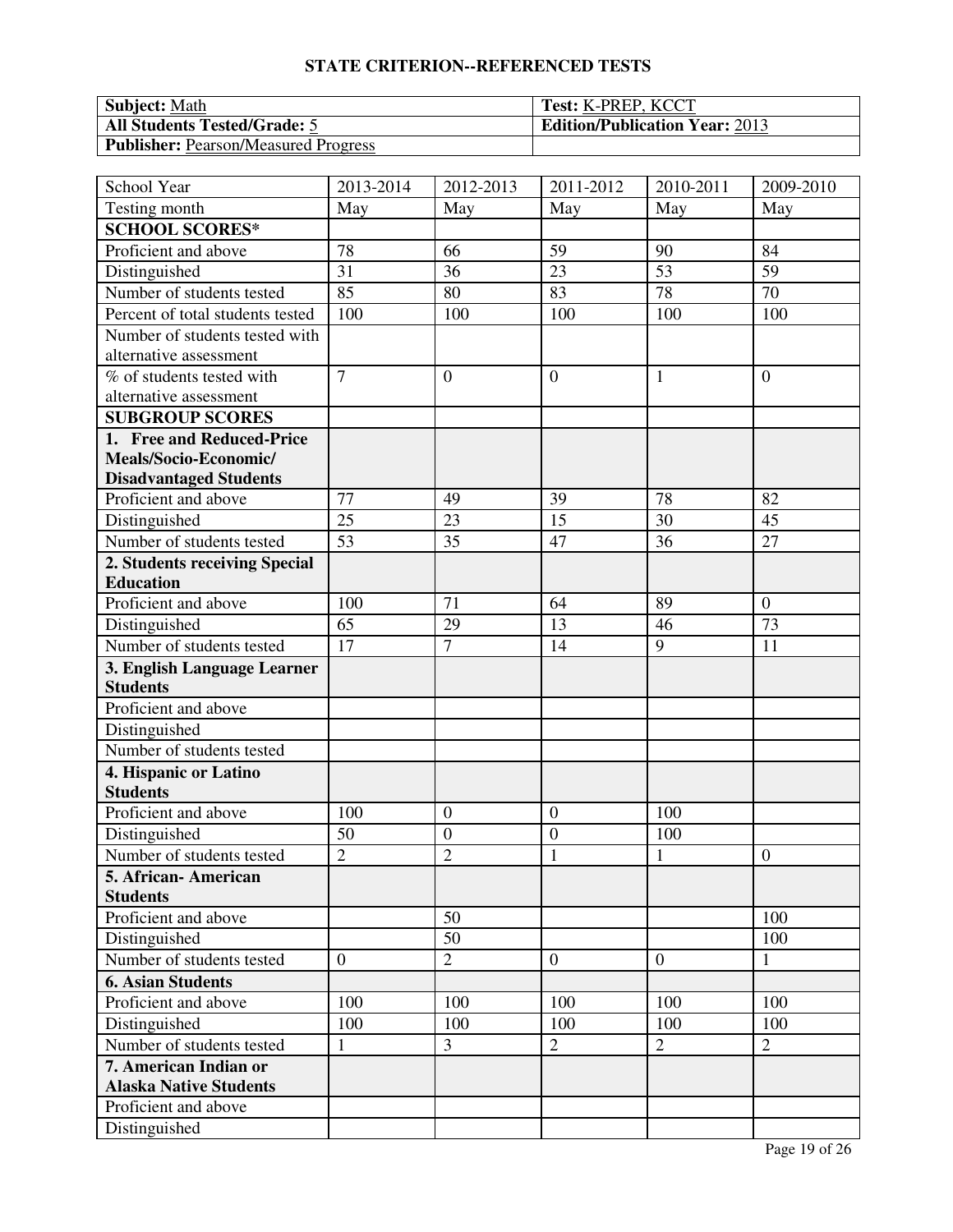| School Year                      | 2013-2014 | 2012-2013 | 2011-2012 | 2010-2011 | 2009-2010 |
|----------------------------------|-----------|-----------|-----------|-----------|-----------|
| Number of students tested        |           |           |           |           |           |
| 8. Native Hawaiian or other      |           |           |           |           |           |
| <b>Pacific Islander Students</b> |           |           |           |           |           |
| Proficient and above             |           |           |           |           |           |
| Distinguished                    |           |           |           |           |           |
| Number of students tested        |           |           |           |           |           |
| 9. White Students                |           |           |           |           |           |
| Proficient and above             | 80        | 67        | 68        | 85        | 84        |
| Distinguished                    | 30        | 34        | 22        | 51        | 57        |
| Number of students tested        | 82        | 73        | 80        | 75        | 67        |
| <b>10. Two or More Races</b>     |           |           |           |           |           |
| identified Students              |           |           |           |           |           |
| Proficient and above             |           |           |           |           |           |
| Distinguished                    |           |           |           |           |           |
| Number of students tested        |           |           |           |           |           |
| 11. Other 1: Other 1             |           |           |           |           |           |
| Proficient and above             |           |           |           |           |           |
| Distinguished                    |           |           |           |           |           |
| Number of students tested        |           |           |           |           |           |
| 12. Other 2: Other 2             |           |           |           |           |           |
| Proficient and above             |           |           |           |           |           |
| Distinguished                    |           |           |           |           |           |
| Number of students tested        |           |           |           |           |           |
| 13. Other 3: Other 3             |           |           |           |           |           |
| Proficient and above             |           |           |           |           |           |
| Distinguished                    |           |           |           |           |           |
| Number of students tested        |           |           |           |           |           |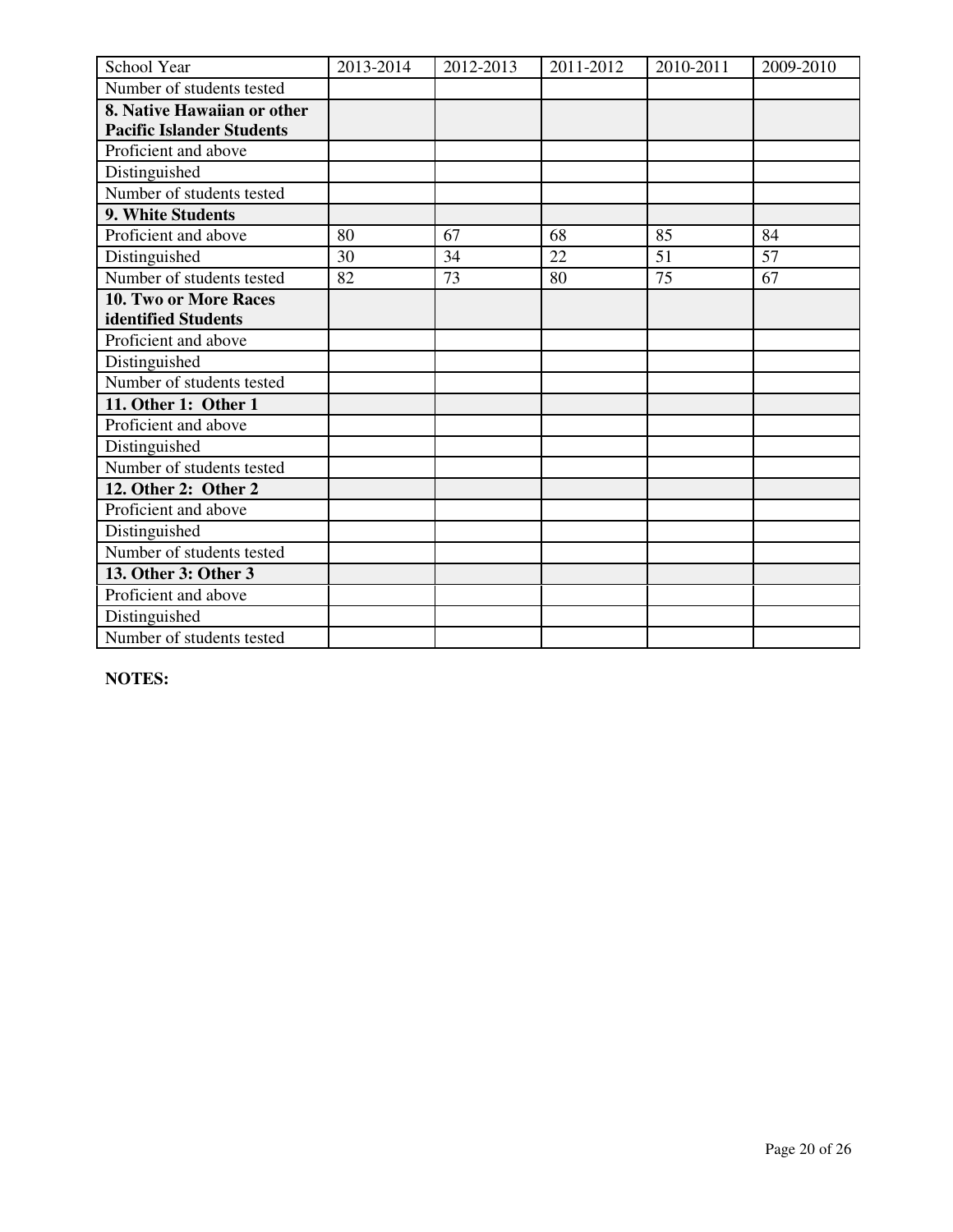| <b>Subject:</b> Reading/ELA                 | <b>Test: K-PREP, KCCT</b>             |
|---------------------------------------------|---------------------------------------|
| <b>All Students Tested/Grade: 3</b>         | <b>Edition/Publication Year: 2013</b> |
| <b>Publisher:</b> Pearson/Measured Progress |                                       |

| School Year                                    | 2013-2014        | 2012-2013      | 2011-2012        | 2010-2011        | 2009-2010      |
|------------------------------------------------|------------------|----------------|------------------|------------------|----------------|
| Testing month                                  | May              | May            | May              | May              | May            |
| <b>SCHOOL SCORES*</b>                          |                  |                |                  |                  |                |
| Proficient and above                           | 77               | 47             | 54               | 91               | 87             |
| Distinguished                                  | 48               | 16             | 18               | 24               | 26             |
| Number of students tested                      | 98               | 92             | 80               | 70               | 70             |
| Percent of total students tested               | 100              | 100            | 100              | 100              | 100            |
| Number of students tested with                 |                  |                |                  |                  |                |
| alternative assessment                         |                  |                |                  |                  |                |
| % of students tested with                      | 5                | $\overline{4}$ | $\overline{4}$   | $\overline{0}$   | $\overline{0}$ |
| alternative assessment                         |                  |                |                  |                  |                |
| <b>SUBGROUP SCORES</b>                         |                  |                |                  |                  |                |
| 1. Free and Reduced-Price                      |                  |                |                  |                  |                |
| Meals/Socio-Economic/                          |                  |                |                  |                  |                |
| <b>Disadvantaged Students</b>                  |                  |                |                  |                  |                |
| Proficient and above                           | 63               | 34             | 52               | 78               | 70             |
| Distinguished                                  | 30               | 10             | 13               | 15               | 26             |
| Number of students tested                      | 49               | 50             | 46               | 27               | 40             |
| 2. Students receiving Special                  |                  |                |                  |                  |                |
| <b>Education</b>                               |                  |                |                  |                  |                |
| Proficient and above                           | 79               | 46             | 77               | 100              | 100            |
| Distinguished                                  | 57               | 9              | 15               | $\boldsymbol{0}$ | 50             |
| Number of students tested                      | 14               | 12             | 13               | 3                | 10             |
| 3. English Language Learner<br><b>Students</b> |                  |                |                  |                  |                |
| Proficient and above                           |                  |                |                  |                  |                |
| Distinguished                                  |                  |                |                  |                  |                |
| Number of students tested                      | $\boldsymbol{0}$ | $\overline{0}$ | $\mathbf{0}$     | $\boldsymbol{0}$ | $\mathbf{0}$   |
| 4. Hispanic or Latino<br><b>Students</b>       |                  |                |                  |                  |                |
| Proficient and above                           | 100              | 66             |                  | 100              | 100            |
| Distinguished                                  | 100              | $\mathbf{0}$   |                  | $\boldsymbol{0}$ | 50             |
| Number of students tested                      | $\mathbf{1}$     | 3              | $\mathbf{0}$     | $\mathbf{1}$     | $\overline{2}$ |
| 5. African-American                            |                  |                |                  |                  |                |
| <b>Students</b>                                |                  |                |                  |                  |                |
| Proficient and above                           | 100              |                |                  | 100              | 100            |
| Distinguished                                  | 50               |                |                  | 50               | 50             |
| Number of students tested                      | $\mathbf{1}$     |                |                  | $\overline{2}$   | $\mathbf{1}$   |
| <b>6. Asian Students</b>                       |                  |                |                  |                  |                |
| Proficient and above                           | 80               | 50             | $\boldsymbol{0}$ | 100              | 100            |
| Distinguished                                  | 80               | 25             | $\boldsymbol{0}$ | 25               | $\mathbf{0}$   |
| Number of students tested                      | 5                | $\overline{4}$ | $\mathbf{1}$     | $\overline{4}$   | 1              |
| 7. American Indian or                          |                  |                |                  |                  |                |
| <b>Alaska Native Students</b>                  |                  |                |                  |                  |                |
| Proficient and above                           | 100              |                |                  |                  |                |
| Distinguished                                  | 100              |                |                  |                  |                |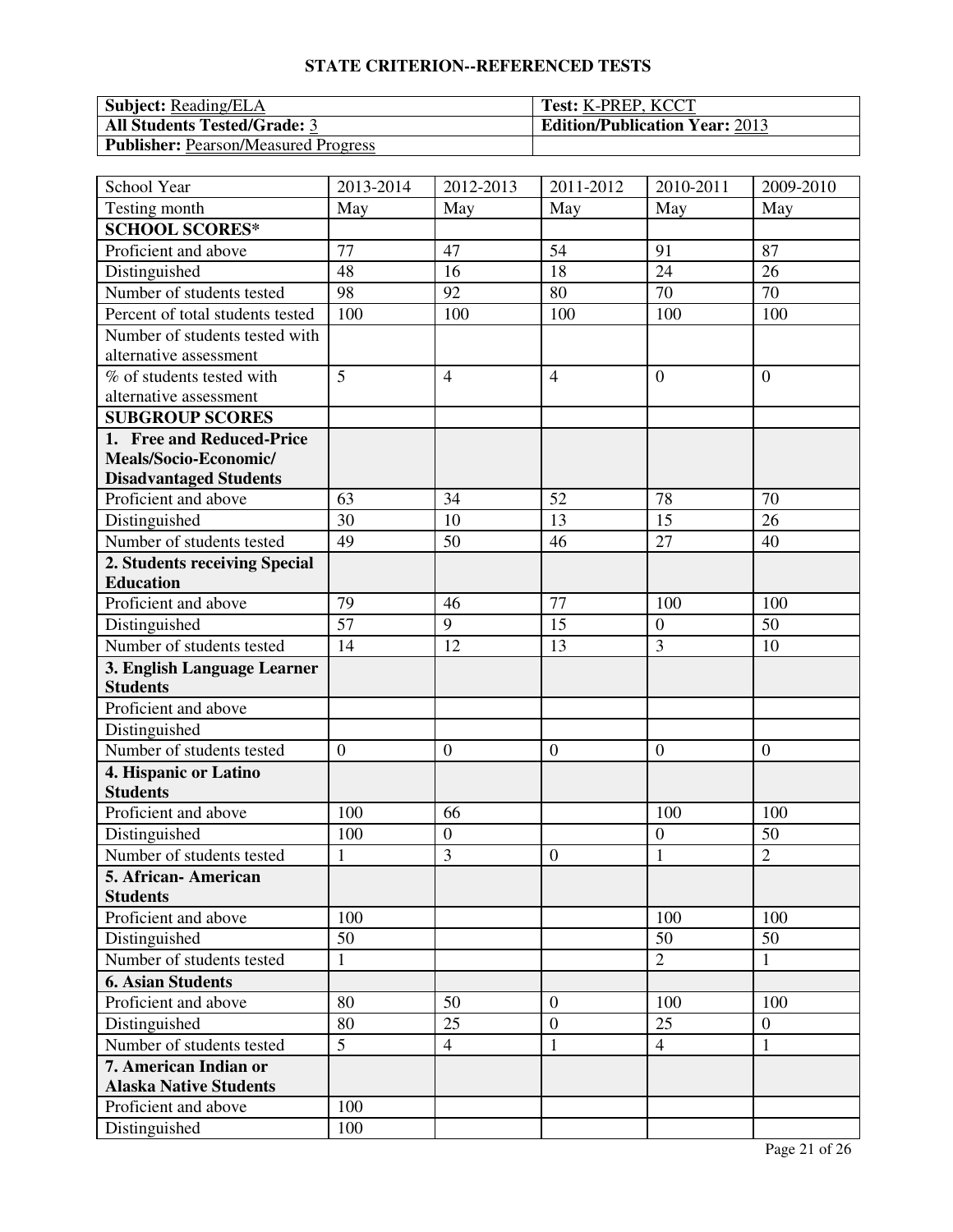| School Year                      | 2013-2014    | 2012-2013        | 2011-2012        | 2010-2011        | 2009-2010      |
|----------------------------------|--------------|------------------|------------------|------------------|----------------|
| Number of students tested        | $\mathbf{1}$ | $\boldsymbol{0}$ | $\boldsymbol{0}$ | $\boldsymbol{0}$ | $\mathbf{0}$   |
| 8. Native Hawaiian or other      |              |                  |                  |                  |                |
| <b>Pacific Islander Students</b> |              |                  |                  |                  |                |
| Proficient and above             | 100          |                  |                  |                  |                |
| Distinguished                    | 50           |                  |                  |                  |                |
| Number of students tested        | $\mathbf{1}$ | $\overline{0}$   | $\overline{0}$   | $\overline{0}$   | $\overline{0}$ |
| 9. White Students                |              |                  |                  |                  |                |
| Proficient and above             | 71           | 48               | 55               | 90               | 89             |
| Distinguished                    | 48           | 18               | 18               | 24               | 22             |
| Number of students tested        | 88           | 85               | 78               | 63               | 73             |
| <b>10. Two or More Races</b>     |              |                  |                  |                  |                |
| identified Students              |              |                  |                  |                  |                |
| Proficient and above             | 100          |                  | $\overline{0}$   |                  |                |
| Distinguished                    | 100          |                  | $\overline{0}$   |                  |                |
| Number of students tested        | 1            | $\mathbf{0}$     | 1                | $\boldsymbol{0}$ | $\mathbf{0}$   |
| 11. Other 1: Other 1             |              |                  |                  |                  |                |
| Proficient and above             |              |                  |                  |                  |                |
| Distinguished                    |              |                  |                  |                  |                |
| Number of students tested        |              |                  |                  |                  |                |
| 12. Other 2: Other 2             |              |                  |                  |                  |                |
| Proficient and above             |              |                  |                  |                  |                |
| Distinguished                    |              |                  |                  |                  |                |
| Number of students tested        |              |                  |                  |                  |                |
| 13. Other 3: Other 3             |              |                  |                  |                  |                |
| Proficient and above             |              |                  |                  |                  |                |
| Distinguished                    |              |                  |                  |                  |                |
| Number of students tested        |              |                  |                  |                  |                |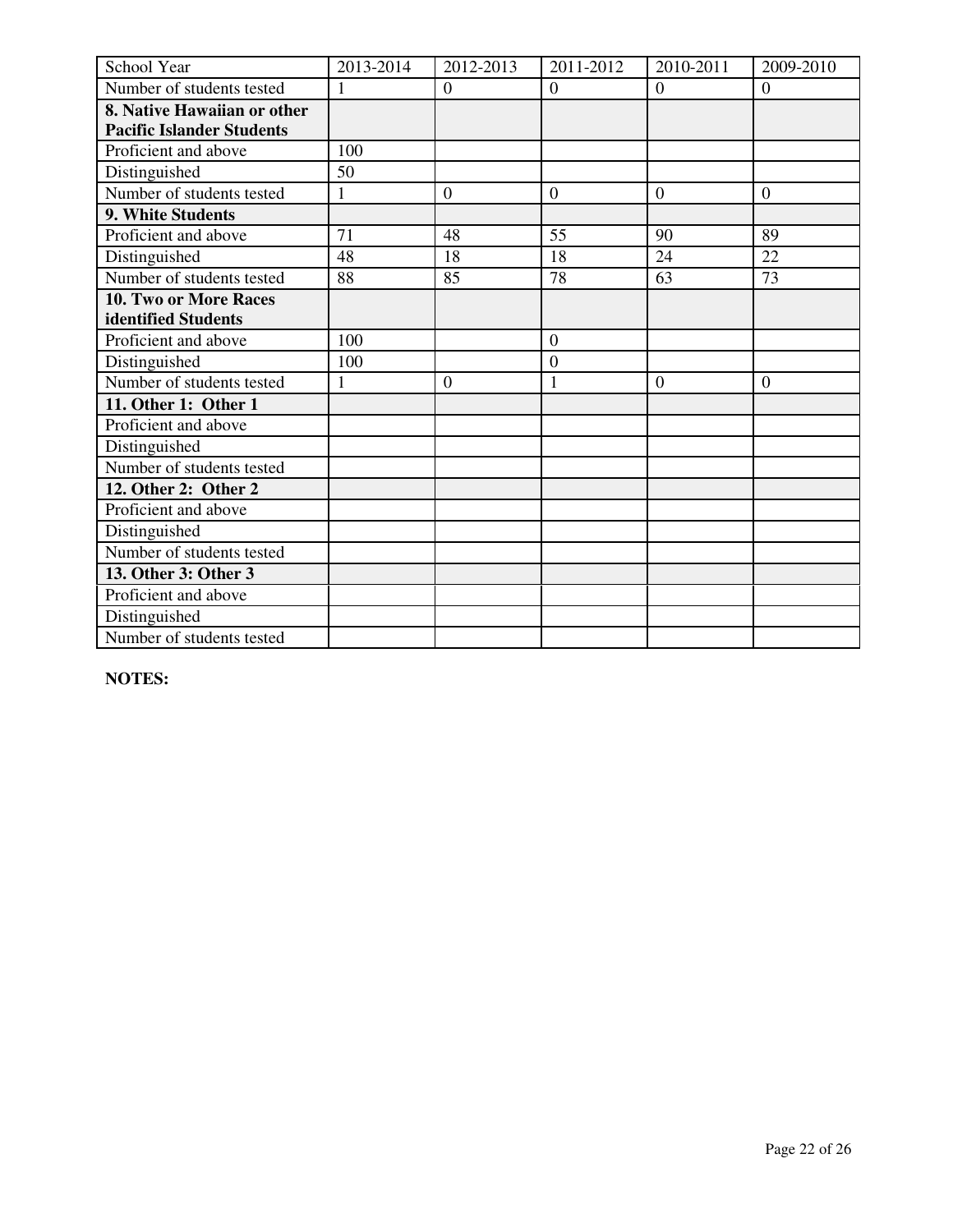| <b>Subject:</b> Reading/ELA                 | <b>Test: K-PREP, KCCT</b>             |
|---------------------------------------------|---------------------------------------|
| <b>All Students Tested/Grade: 4</b>         | <b>Edition/Publication Year: 2013</b> |
| <b>Publisher:</b> Pearson/Measured Progress |                                       |

| School Year                      | 2013-2014      | 2012-2013        | 2011-2012      | 2010-2011        | 2009-2010      |
|----------------------------------|----------------|------------------|----------------|------------------|----------------|
| Testing month                    | May            | May              | May            | May              | May            |
| <b>SCHOOL SCORES*</b>            |                |                  |                |                  |                |
| Proficient and above             | 82             | 60               | 79             | 76               | 95             |
| Distinguished                    | 32             | 17               | 41             | 27               | 23             |
| Number of students tested        | 93             | 78               | 76             | 77               | 78             |
| Percent of total students tested | 100            | 100              | 100            | 100              | 100            |
| Number of students tested with   |                |                  |                |                  |                |
| alternative assessment           |                |                  |                |                  |                |
| % of students tested with        | 6              | 3                | $\overline{0}$ | $\overline{0}$   | 1              |
| alternative assessment           |                |                  |                |                  |                |
| <b>SUBGROUP SCORES</b>           |                |                  |                |                  |                |
| 1. Free and Reduced-Price        |                |                  |                |                  |                |
| Meals/Socio-Economic/            |                |                  |                |                  |                |
| <b>Disadvantaged Students</b>    |                |                  |                |                  |                |
| Proficient and above             | 75             | 55               | 71             | 96               | 93             |
| Distinguished                    | 28             | 18               | 36             | 27               | 10             |
| Number of students tested        | 53             | 48               | 31             | 37               | 40             |
| 2. Students receiving Special    |                |                  |                |                  |                |
| <b>Education</b>                 |                |                  |                |                  |                |
| Proficient and above             | 82             | 61               | 100            | 100              | 100            |
| Distinguished                    | 45             | 11               | 57             | 23               | 33             |
| Number of students tested        | 11             | 19               | $\overline{7}$ | 13               | 12             |
| 3. English Language Learner      |                |                  |                |                  |                |
| <b>Students</b>                  |                |                  |                |                  |                |
| Proficient and above             |                |                  |                |                  |                |
| Distinguished                    |                |                  |                |                  |                |
| Number of students tested        |                |                  |                |                  |                |
| 4. Hispanic or Latino            |                |                  |                |                  |                |
| <b>Students</b>                  |                |                  |                |                  |                |
| Proficient and above             | $\overline{0}$ | 50               | 50             | 100              | 100            |
| Distinguished                    | $\overline{0}$ | $\mathbf{0}$     | $\overline{0}$ | $\boldsymbol{0}$ | 100            |
| Number of students tested        | $\mathbf{1}$   | $\overline{2}$   | $\overline{2}$ | $\mathbf{1}$     | $\mathbf{1}$   |
| 5. African- American             |                |                  |                |                  |                |
| <b>Students</b>                  |                |                  |                |                  |                |
| Proficient and above             |                | $\mathbf{0}$     | 100            |                  |                |
| Distinguished                    |                | $\boldsymbol{0}$ | 50             |                  |                |
| Number of students tested        | $\overline{0}$ | $\mathbf{1}$     | $\overline{2}$ | $\overline{0}$   | $\overline{0}$ |
| <b>6. Asian Students</b>         |                |                  |                |                  |                |
| Proficient and above             | 75             | $\overline{0}$   | 100            | 100              | 100            |
| Distinguished                    | 50             | $\mathbf{0}$     | 100            | 50               | $\mathbf{0}$   |
| Number of students tested        | $\overline{4}$ | $\mathbf{1}$     | $\overline{4}$ | $\overline{2}$   | 1              |
| 7. American Indian or            |                |                  |                |                  |                |
| <b>Alaska Native Students</b>    |                |                  |                |                  |                |
| Proficient and above             |                |                  |                |                  |                |
| Distinguished                    |                |                  |                |                  |                |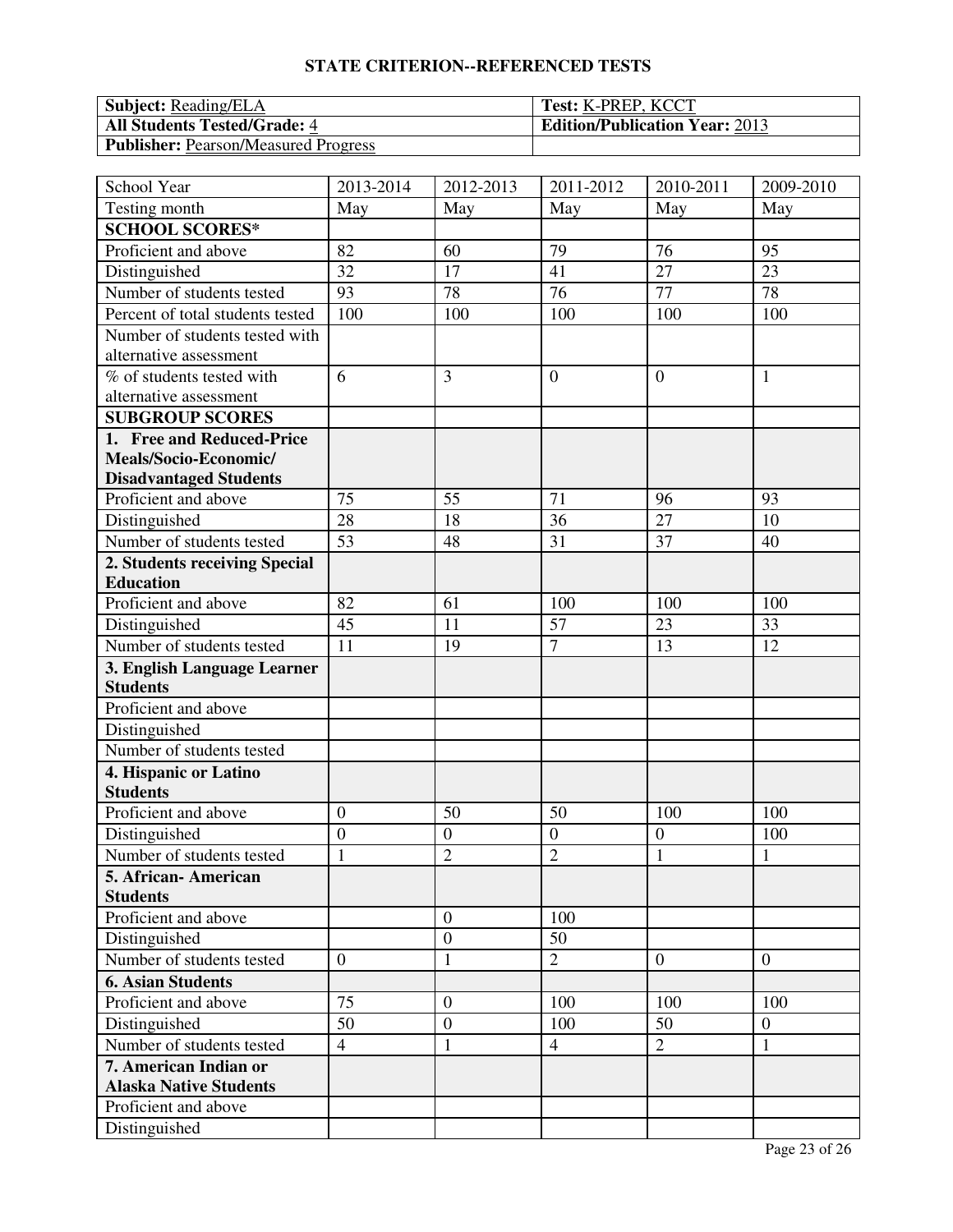| School Year                      | 2013-2014 | 2012-2013 | 2011-2012 | 2010-2011 | 2009-2010 |
|----------------------------------|-----------|-----------|-----------|-----------|-----------|
| Number of students tested        |           |           |           |           |           |
| 8. Native Hawaiian or other      |           |           |           |           |           |
| <b>Pacific Islander Students</b> |           |           |           |           |           |
| Proficient and above             |           |           |           |           |           |
| Distinguished                    |           |           |           |           |           |
| Number of students tested        |           |           |           |           |           |
| 9. White Students                |           |           |           |           |           |
| Proficient and above             | 83        | 57        | 78        | 92        | 95        |
| Distinguished                    | 32        | 19        | 38        | 25        | 23        |
| Number of students tested        | 88        | 74        | 8         | 72        | 76        |
| 10. Two or More Races            |           |           |           |           |           |
| identified Students              |           |           |           |           |           |
| Proficient and above             |           |           |           |           |           |
| Distinguished                    |           |           |           |           |           |
| Number of students tested        |           |           |           |           |           |
| 11. Other 1: Other 1             |           |           |           |           |           |
| Proficient and above             |           |           |           |           |           |
| Distinguished                    |           |           |           |           |           |
| Number of students tested        |           |           |           |           |           |
| 12. Other 2: Other 2             |           |           |           |           |           |
| Proficient and above             |           |           |           |           |           |
| Distinguished                    |           |           |           |           |           |
| Number of students tested        |           |           |           |           |           |
| 13. Other 3: Other 3             |           |           |           |           |           |
| Proficient and above             |           |           |           |           |           |
| Distinguished                    |           |           |           |           |           |
| Number of students tested        |           |           |           |           |           |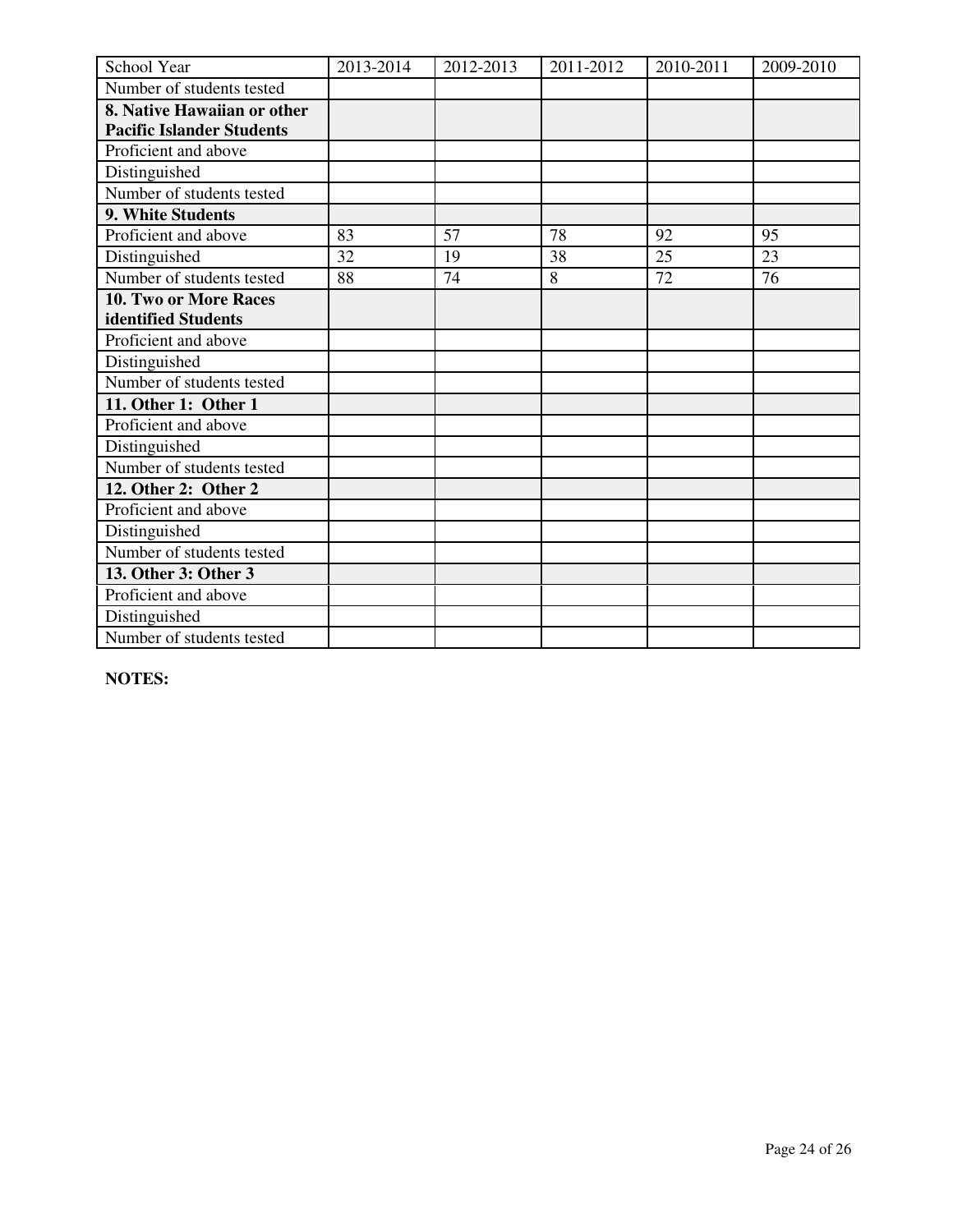| <b>Subject:</b> Reading/ELA                 | <b>Test: K-PREP, KCCT</b>             |
|---------------------------------------------|---------------------------------------|
| <b>All Students Tested/Grade: 5</b>         | <b>Edition/Publication Year: 2013</b> |
| <b>Publisher:</b> Pearson/Measured Progress |                                       |

| School Year                      | 2013-2014      | 2012-2013        | 2011-2012                          | 2010-2011        | 2009-2010        |
|----------------------------------|----------------|------------------|------------------------------------|------------------|------------------|
| Testing month                    | May            | May              | May                                | May              | May              |
| <b>SCHOOL SCORES*</b>            |                |                  |                                    |                  |                  |
| Proficient and above             | 78             | 75               | 60                                 | 91               | 81               |
| Distinguished                    | 33             | 33               | 18                                 | 27               | 27               |
| Number of students tested        | 85             | 80               | 83                                 | 79               | 70               |
| Percent of total students tested | 100            | 100              | 100                                | 100              | 100              |
| Number of students tested with   |                |                  |                                    |                  |                  |
| alternative assessment           |                |                  |                                    |                  |                  |
| % of students tested with        | $\overline{7}$ | $\boldsymbol{0}$ | $\overline{0}$                     | 1                | $\boldsymbol{0}$ |
| alternative assessment           |                |                  |                                    |                  |                  |
| <b>SUBGROUP SCORES</b>           |                |                  |                                    |                  |                  |
| 1. Free and Reduced-Price        |                |                  |                                    |                  |                  |
| Meals/Socio-Economic/            |                |                  |                                    |                  |                  |
| <b>Disadvantaged Students</b>    |                |                  |                                    |                  |                  |
| Proficient and above             | 79             | 66               | 53                                 | 76               | 34               |
| Distinguished                    | 36             | 26               | 9                                  | 22               | $\overline{4}$   |
| Number of students tested        | 53             | 35               | 47                                 | 37               | 27               |
| 2. Students receiving Special    |                |                  |                                    |                  |                  |
| <b>Education</b>                 |                |                  |                                    |                  |                  |
| Proficient and above             | 89             | 71               | 57                                 | 78               | 91               |
| Distinguished                    | 50             | 71               | 14                                 | 33               | 18               |
| Number of students tested        | 18             | $\overline{7}$   | 14                                 | 9                | 11               |
| 3. English Language Learner      |                |                  |                                    |                  |                  |
| <b>Students</b>                  |                |                  |                                    |                  |                  |
| Proficient and above             |                |                  |                                    |                  |                  |
| Distinguished                    |                |                  |                                    |                  |                  |
| Number of students tested        |                |                  |                                    |                  |                  |
| 4. Hispanic or Latino            |                |                  |                                    |                  |                  |
| <b>Students</b>                  |                |                  |                                    |                  |                  |
| Proficient and above             | 100            | 100              | $\mathbf{0}$                       | 100              |                  |
| Distinguished                    | 50             | $\mathbf{0}$     | $\boldsymbol{0}$                   | $\boldsymbol{0}$ |                  |
| Number of students tested        | $\overline{2}$ | $\overline{2}$   | $\mathbf{1}$                       | $\mathbf{1}$     | $\boldsymbol{0}$ |
| 5. African- American             |                |                  |                                    |                  |                  |
| <b>Students</b>                  |                |                  |                                    |                  |                  |
| Proficient and above             |                | 100<br>100       | $\overline{0}$<br>$\boldsymbol{0}$ |                  | 100              |
| Distinguished                    | $\overline{0}$ |                  | $\boldsymbol{0}$                   |                  | 100              |
| Number of students tested        |                | $\overline{2}$   |                                    | $\overline{0}$   | $\mathbf{1}$     |
| <b>6. Asian Students</b>         |                |                  |                                    |                  |                  |
| Proficient and above             | 100            | 100              | 100                                | 100              | 100              |
| Distinguished                    | 100            | $\boldsymbol{0}$ | 100                                | 100              | 100              |
| Number of students tested        | 1              | 3                | $\mathbf{2}$                       | $\overline{2}$   | $\overline{2}$   |
| 7. American Indian or            |                |                  |                                    |                  |                  |
| <b>Alaska Native Students</b>    |                |                  |                                    |                  |                  |
| Proficient and above             |                |                  |                                    |                  |                  |
| Distinguished                    |                |                  |                                    |                  |                  |